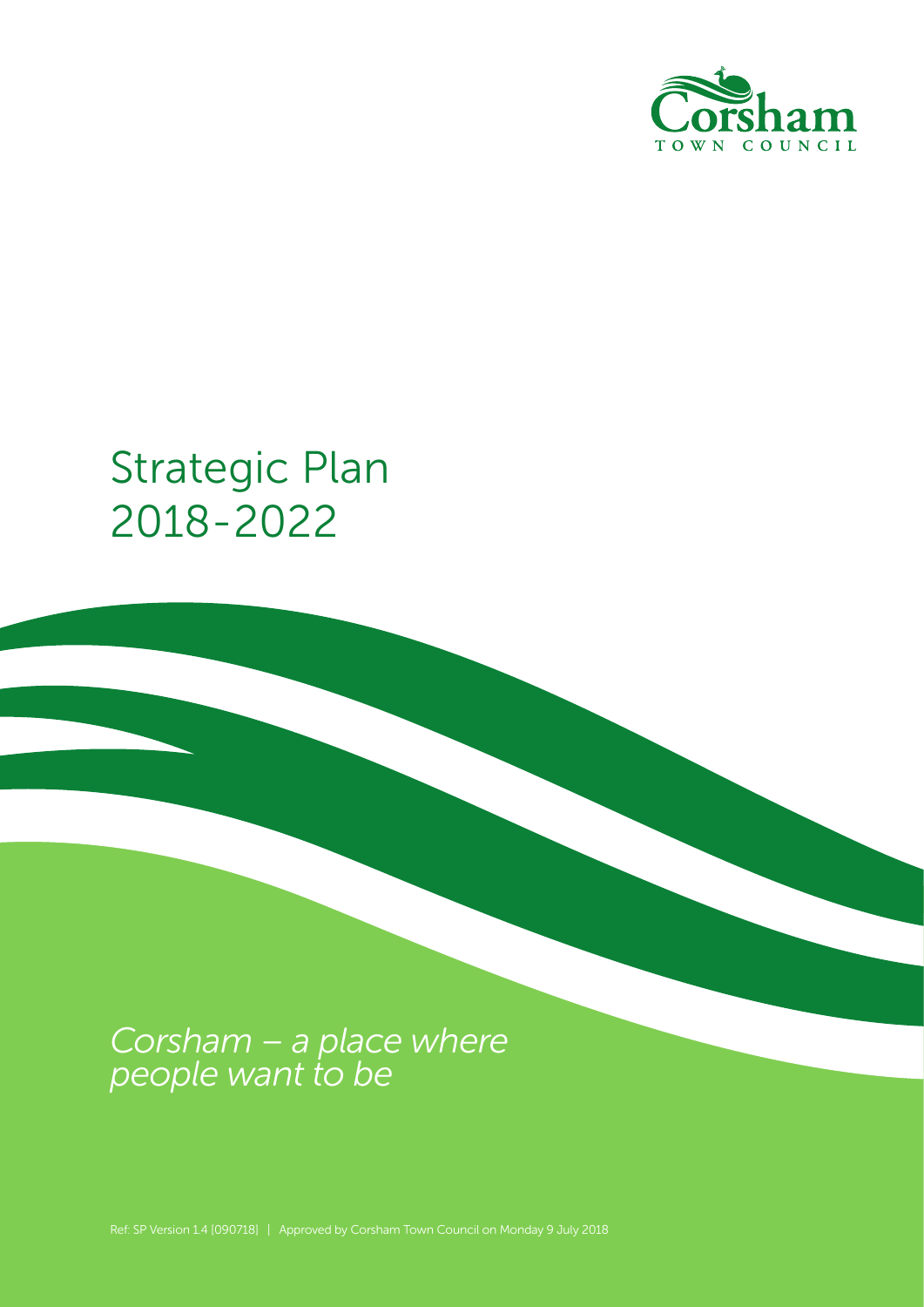**Contract Contract**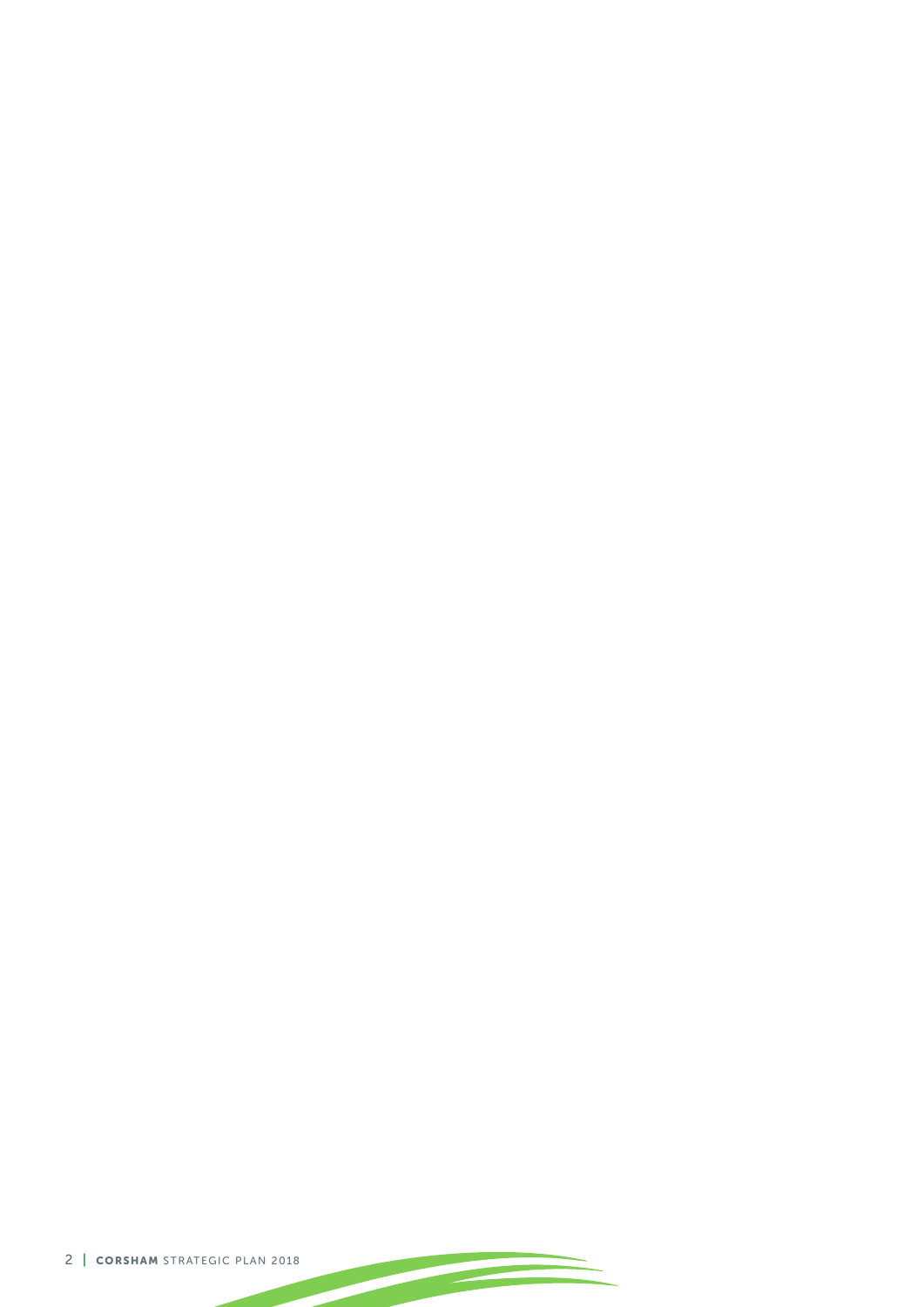### FOREWORD

This new plan has pedigree. It comes out of the Council's first Strategic Plan for the period 2014-2018 which resulted in a much clearer focus on a set of priorities for improving the town based on six main strands of policy. Much has been achieved over the last four years and the Council is determined to continue improving the town for the benefit of residents, businesses and visitors.

We face a more difficult operating environment now with the effect of central government austerity measures showing through in reductions in services provided by Wiltshire Council. We have already taken on some services previously delivered by Wiltshire Council and have been given notice that we will be expected to take on more services in the near future. Nevertheless, we believe there is a strong case for continued investment in the town's community and infrastructure.

Our new plan has been put together taking account of a huge range of views expressed by members of our community over the last four years. A new group of Councillors coming on to the Council in or after the 2017 elections has added fresh thinking in a number of areas. We have taken time over the last few months to review the priorities and there are a number of major issues set out in this plan on which we would like to make progress.

There will be difficult decisions to be made over the next four years – on priorities for spending and on decisions about how best to spend the money that we receive through Council Tax contributions and other sources. I said earlier that the Council is determined to continue improving the town and that may involve increasing our spending. We recognise that it will be important to get clear support from the community on significant spending plans as they are developed.

#### Councillor Steve Abbott

Chairman Corsham Town Council

July 2018

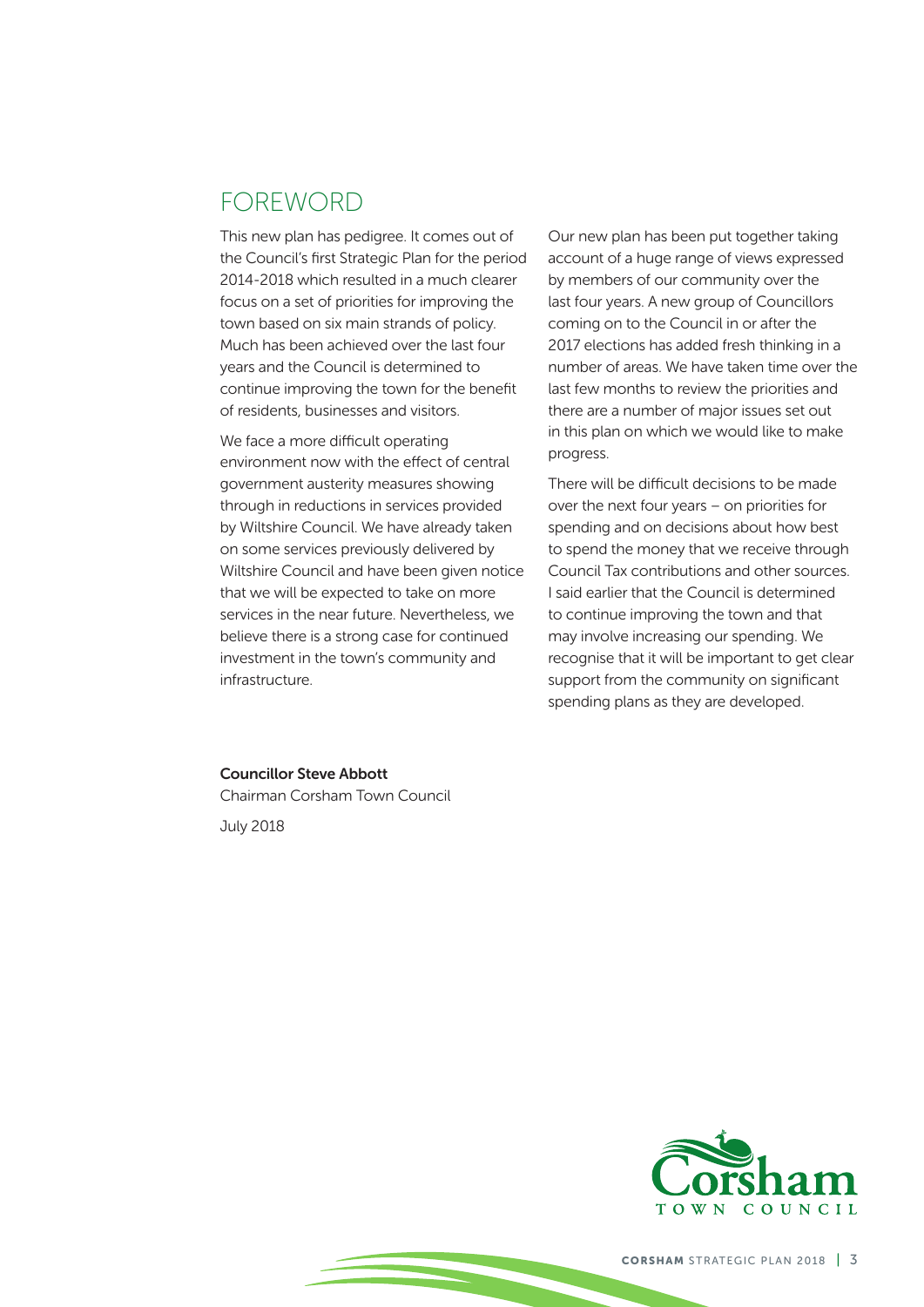# CONTENTS

|         | Page                                                          |    |
|---------|---------------------------------------------------------------|----|
| $1_{-}$ | Introduction                                                  | 5  |
|         | 2. The Purpose and Responsibilities of Corsham Town Council 7 |    |
|         | 3 A Vision for Corsham                                        | 8  |
|         | 4. Objectives                                                 | 9  |
|         | 5. Asset Management and Overview of Resources                 | 11 |
|         | 6. Delivering and Influencing                                 | 12 |
|         | 7. Action Plan                                                | 13 |
| 8.      | Budgeting and Financial Planning                              | 13 |
| 9.      | Monitoring and Review                                         | 13 |
|         | 10. Summary                                                   | 13 |

### APPENDICES

### (OBJECTIVES/ACTIONS/EVALUATION SHEETS)

| Appendix $1 -$ Theme $1 - A$ Safe and Healthy Community      | 14 |
|--------------------------------------------------------------|----|
| Appendix $2$ – Theme $2$ – Open for Business                 | 16 |
| Appendix $3$ – Theme $3$ – Opportunities to Thrive           | 18 |
| Appendix $4$ – Theme $4$ – Cultural Corsham                  | 20 |
| Appendix 5 - Theme 5 - Sustainable Corsham                   | 22 |
| Appendix 6 – CTC Strategic Plan Objective Prioritisation Map | 23 |
| Appendix 7 - Strategic Plan Objective Prioritisation List    | 24 |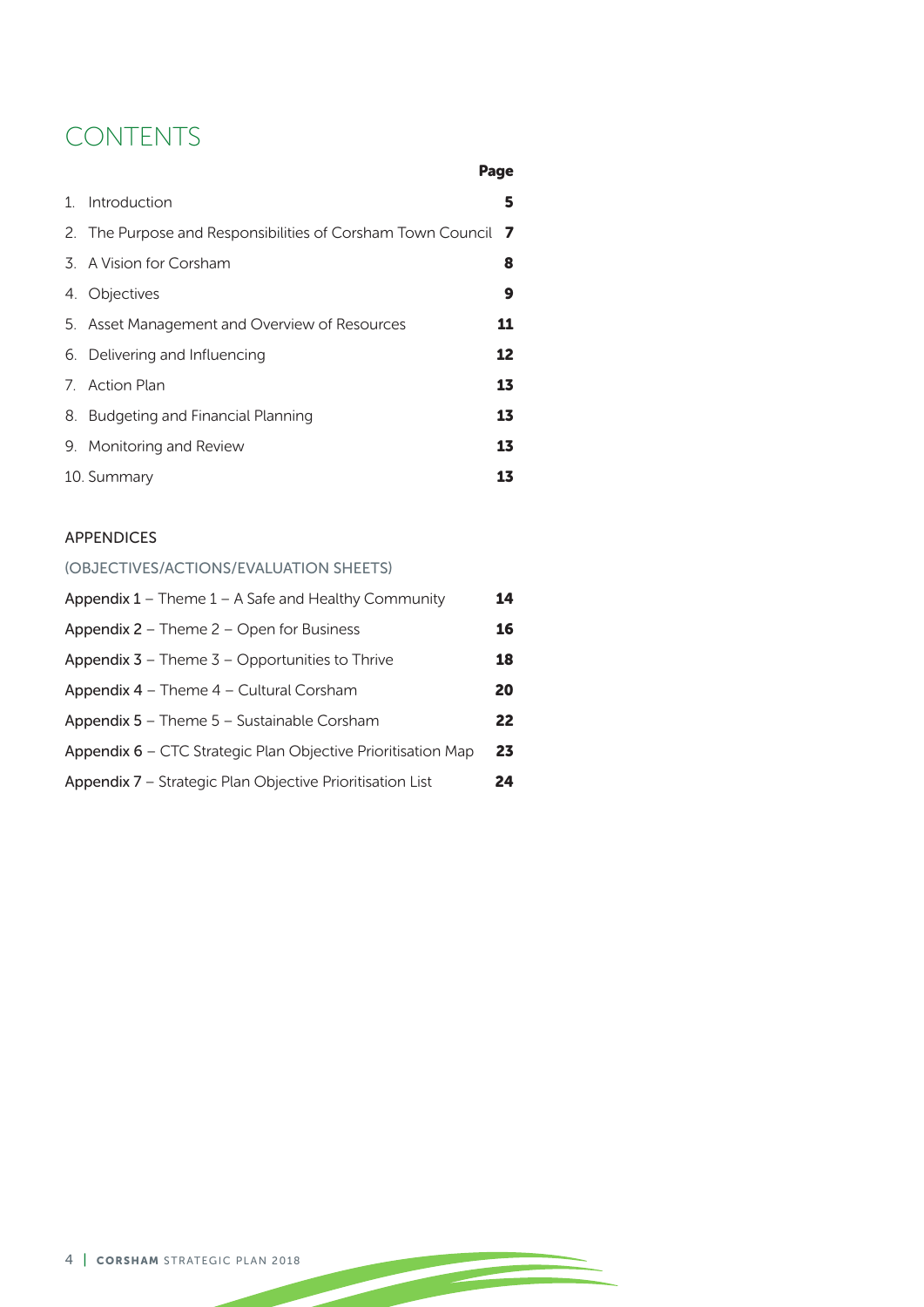

### INTRODUCTION

Corsham is going through a period of rapid change. There are obvious changes, such as how new housebuilding is changing our environment, along with more subtle changes, such as how the way people shop is affecting our town centre.

Change brings challenges and opportunities. This Strategic Plan sets out many of the issues we face and suggests ways the Town Council can address them, directly or indirectly. As a public body we recognise that the decisions we make have an impact on people's lives and that the impact can be short or longer term. We also accept that we are accountable to residents and must use our assets and resources responsibly. This includes recognition that it is residents' money being raised through the precept and spent on local facilities and services.

Through this strategy, the Town Council aims to ensure that Corsham thrives as a place to live, work and visit. We want Corsham to grow sustainably as a safe and healthy community that encourages and supports business and is a place where people can thrive. We want to make the most of Corsham's cultural and historic assets and help it become a widely recognised 'destination' town which is attractive for people to live, work, stay and visit.

Below are some important facts about Corsham, along with many of the issues and challenges we now face.

- Corsham is predicted to grow by a further 500 homes between 2018 and 2022. The local population is around 14,000 and new housing development under construction or with planning permission will see the town grow more rapidly than anticipated in Wiltshire's Core Strategy.
- The Town Council is firmly not partypolitical. This means Councillors have an equal say in how things are done and allows them to govern effectively in the best interests of the community. However, there is concern that none of the Corsham

Town Council elections were contested in 2017, meaning many of the current local councillors are co-opted rather than elected.

- The Town Council is keen to support town centre retailers and other businesses through promoting the town and investing in public realm improvements.
- The MOD is the largest local employer, with approximately 2,500 staff on site. Around 22% of these live within three miles of MOD Corsham.
- There is strong support for better health facilities to deal with the growing and ageing population with increasing healthcare needs.
- Corsham is the only University town in Wiltshire, with Bath Spa University's Campus growing in recognition. The Town Council is working with BSU on a range of community projects.
- Wiltshire Council's Springfield Community Campus is one of the largest investments in community facilities that Wiltshire has seen in recent years.
- Since 2014, the Town Council has taken over assets and services from Wiltshire Council including Ladbrook Lane Old Cemetery and the public conveniences in Newlands Road. The Town Council is planning to take over further services by 2022, including more play areas, open spaces and certain litter and cleaning functions.
- The Corsham Neighbourhood Plan, due for adoption in late 2018, will give greater control over future development and help protect our heritage and environment. This includes giving added protection to the rare and important species of bats which thrive in the area. The Neighbourhood Plan also seeks to address infrastructure issues including health, schools and transport.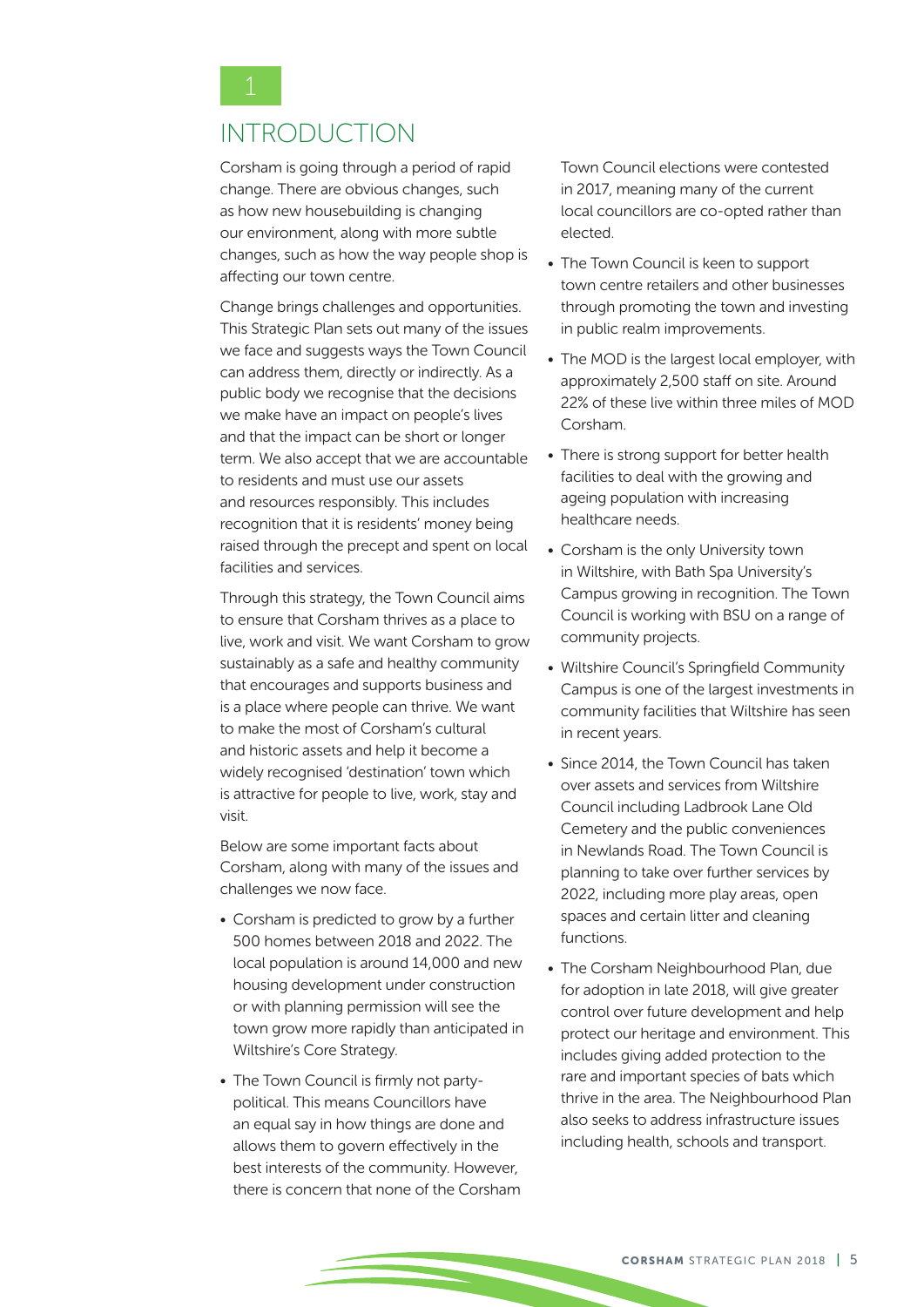- Corsham has a thriving digital economy and this will continue to grow through initiatives such as Wiltshire Council's Corsham Digital Mansion House, which becomes available for high-tech start-ups from 2018/19.
- There is a very strong sense of community, with dozens of clubs, societies and sporting organisations. Corsham has been a Fairtrade town since 2013 and has held Walkers Are Welcome status since 2014. It is of concern that the pool of volunteers for these community organisations will shrink as people work longer.
- Transport links are excellent in some ways, e.g. access to the M4, yet there are challenges for some, especially the limited local bus services, lack of a railway station, inadequate routes into and around the town for heavy traffic, and poor connections into the town from outlying estates and villages.
- Corsham's parish boundary was changed in April 2017, when Rudloe Estate transferred to Box Parish and areas formerly in Box, were transferred to Corsham. Corsham West Ward was created at the same time.
- As a direct result of the previous Strategic Plan, the Town Council re-aligned its budget, committees and staff structure to match its overall aims and objectives.
- At the time of writing, Brexit is very much a hot topic. Whilst this causes a degree of uncertainty, the impact on the Town has yet to be quantified. The Town Council is aware that Brexit could increase economic pressures in the public and private sector.

The Town Council maintains a consensus over its overall strategic intention and has developed a framework that deals with the challenges through direct service provision, enabling, influencing and collaboration.

There is a strong commitment to make sure the Strategic Plan reflects community aspirations and addresses local issues. The objectives within this Plan are based on research and discussion from various sources including sub-groups of Councillors working together on specific themes.

*There is a strong commitment to make sure the Strategic Plan reflects community aspirations and addresses local issues.*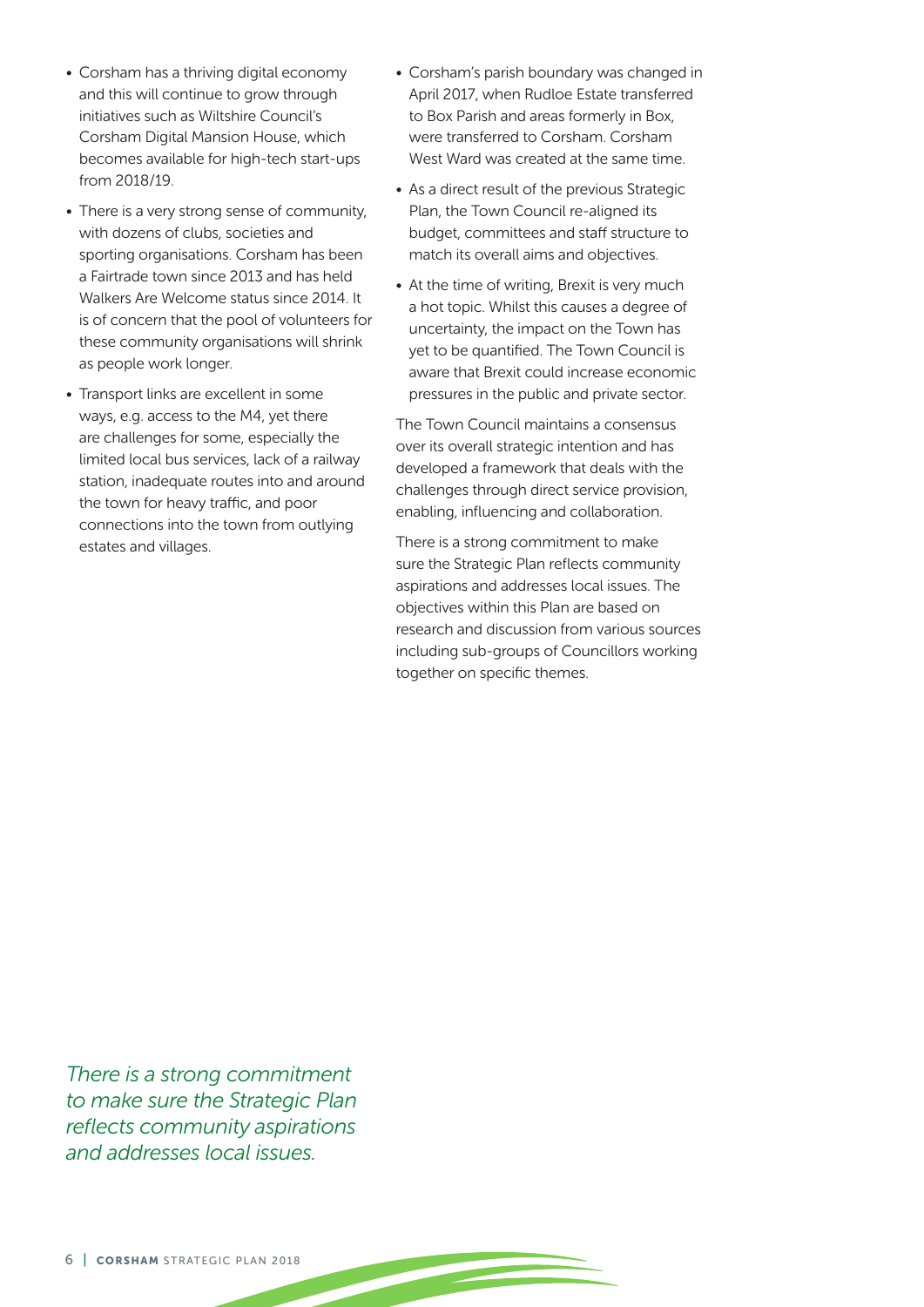### THE PURPOSE AND RESPONSIBILITIES OF CORSHAM TOWN COUNCIL

The Town Council exists to improve the economic, social and environmental well-being of the people of Corsham. The Council provides leadership through community governance and engagement in a democratic and representational way.

The Town Council manages its own facilities and services in an efficient, effective and responsive way, at an affordable cost. Where facilities and services are provided by others, the Town Council seeks to influence how they are managed, in accordance with the desires and ambitions of the community.

The Town Council has responsibility for several community assets such as parks, play areas, allotments, cemetery, closed churchyards, amenity sites, mobile CCTV, public conveniences, events and much more besides. The Council manages this through three main work streams, which are currently Property & Amenities, Community Services and Finance & Administration.

Service areas which have been expanding in recent years include: neighbourhood planning, creative industries, destination management and marketing, health and well-being initiatives and improvements to the public realm.

*The Town Council exists to improve the economic, social and environmental well-being of the people of Corsham. The Council provides leadership through community governance and engagement in a democratic and representational way.*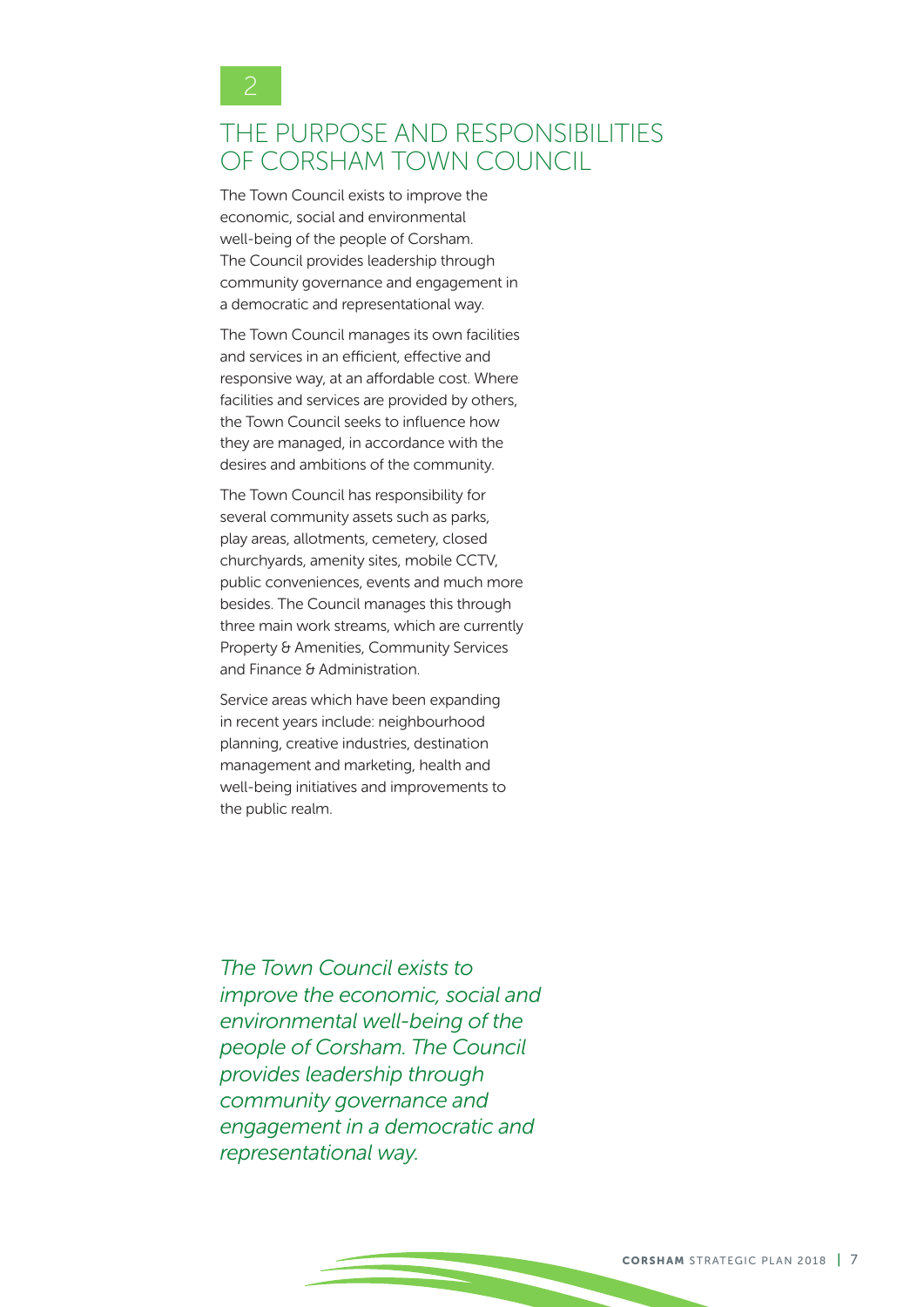# A VISION FOR CORSHAM

The first stage of producing this Strategic Plan was a review of the overall vision by Councillors and Staff. It was agreed that the vision should remain the same for 2018-  $2022$ 

Our vision for Corsham is 'a place where people want to be' – alive with centres of excellence, open to business and providing an integrated, safe, healthy community built on a foundation of managed development.

A guiding principle of delivering our vision is the strong desire to create a sustainable community, enjoyed by present and future generations, that balances environmental, social, cultural and economic needs.

The next stage of the plan was to review the previous themes and decide whether they were still relevant or if they needed updating. A great deal of progress had been made since the 2014-2018 Plan was introduced and it was clear that some of the themes were no longer applicable in their existing form. Workshops were held to discuss priorities, resulting in five new overall strategic themes:

• THEME 1 – A SAFE AND HEALTHY COMMUNITY is about identifying, promoting and co-ordinating measures within our local community to provide opportunities for everyone in Corsham to enjoy a safe and healthy lifestyle.

- THEME 2 OPEN FOR BUSINESS is about establishing and enhancing Corsham as a good place to be in business; providing a vibrant community of sustainable businesses, which offer a good selection of goods and services for its residents and create opportunities for local people to gain good employment.
- THEME 3 OPPORTUNITIES TO THRIVE is about allowing residents to flourish and succeed by ensuring the provision of a broad range of appropriate, desirable and accessible opportunities to achieve personal fulfilment.
- THEME 4 CULTURAL CORSHAM is about promoting Corsham as a centre of cultural excellence, heritage, charm and innovation to attract creative industries and jobs, creators and leisure visitors.
- THEME 5 SUSTAINABLE CORSHAM will be delivered through: the Corsham Neighbourhood Plan; helping address concerns around affordable housing; encouraging improvements in transport links; influencing public service provision and focussing activities and resources on maintaining the public realm.

*A guiding principle of delivering our vision is the strong desire to create a sustainable community, enjoyed by present and future generations, that balances environmental, social, cultural and economic needs.*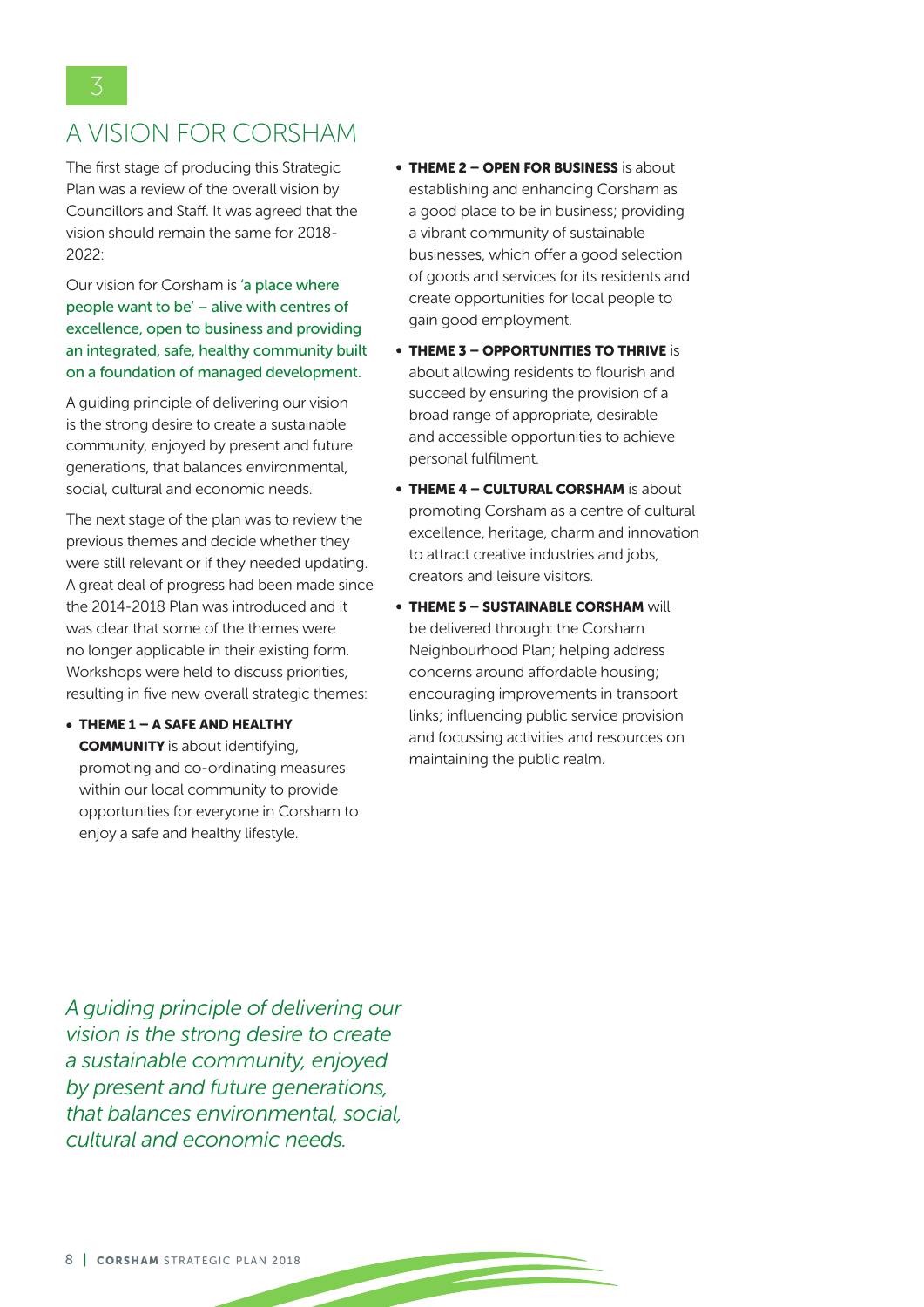# **OBJECTIVES**

Each theme has a set of objectives which form the basis of the Town Council's Plan for 2018-2022.

#### I) A SAFE AND HEALTHY COMMUNITY

### OUR OBJECTIVES

- To support and provide public safety measures such as: supporting community policing; providing civic amenities; assisting in safety/road safety campaigns, and tackling environmental concerns including litter, dog fouling and graffiti.
- To encourage greater physical activity through measures such as: helping facilitate and improve walking, running and cycling trails; maintaining outdoor gyms and children's play areas; supporting swimming pools and fitness classes, sporting events etc, and incentivising sports and fitness clubs.
- To improve access to healthcare services, including doctors and dentists; support and promote preventative measure initiatives through health and well-being groups, including steps to improve mental health and dementia care.
- To help improve access throughout the Corsham area across various modes of transport including cycling, buses, rail and the car, as well as helping maintain safe pedestrian and cycling routes and addressing any identified heavy traffic and congestion issues.
- To strengthen social cohesion through running and supporting activities including sports events, fetes, festivals, youth initiatives and clubs alongside managing Town Council facilities and shared spaces for the community.
- To target old-age loneliness and explore opportunities to bring old and young together; promote diversity and equality and explore opportunities for improving education for all.

### II) OPEN FOR BUSINESS

### OUR OBJECTIVES

- To encourage and promote spaces where new and growing businesses will want to embed themselves firmly in the community.
- To explore measures to enhance the High Street experience for residents and visitors.
- To explore 'buy local' schemes and incentives for residents and businesses to source goods and services locally and support the local economy.
- To enhance transport connectivity for the Town.
- To continue to support and collaborate with formal and informal business groups to connect them to one another and to the community.
- To support and encourage new and existing businesses to create and grow a diverse economy.

### III) OPPORTUNITIES TO THRIVE

### OUR OBJECTIVES

- To promote, assist and support the full range of community groups in proving opportunities to thrive.
- To develop mutual support between the Town Council and local schools, improving awareness of complementary and conflicting interest and developing shared strategies.
- To gather and understand baseline educational attainment (including lifelong learning) and leavers' destinations data.
- To support implementation of structures to help meet digital and IT needs of residents.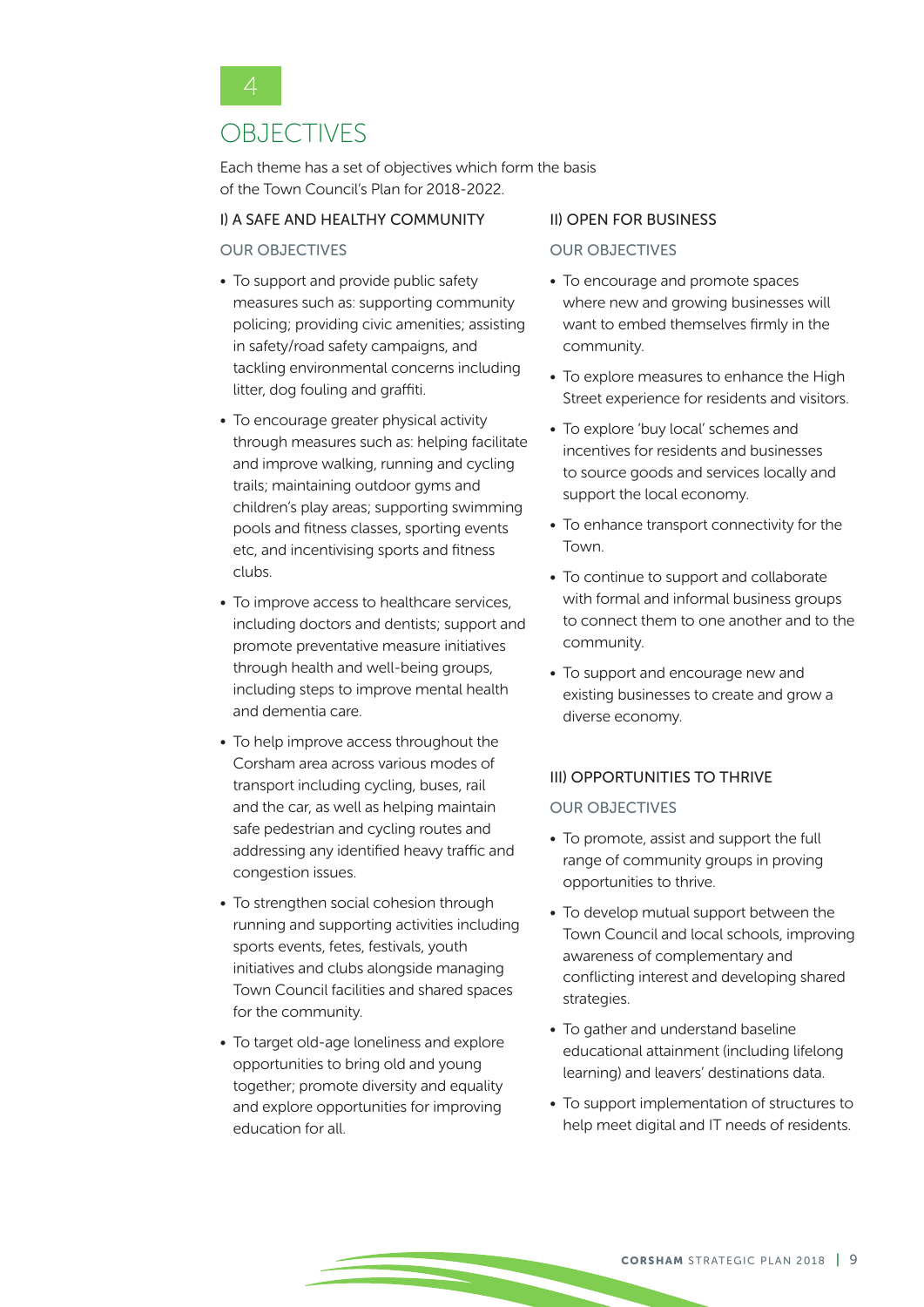- To explore how work experience and apprenticeships can benefit residents and businesses.
- To explore what opportunities could exist for reskilling/upskilling of adults who are out of work, underemployed or returning to the workplace.
- To review volunteering and the co-ordination of volunteering activities.

#### IV) CULTURAL CORSHAM

### OUR OBJECTIVES

- To develop a bold 'Destination Corsham' marketing strategy targeting local, regional and national attention (in that order) with stronger emphasis on online promotion.
- To create an overall 'Cultural Corsham' brand to promote and establish Corsham as a place in which to live and create, to source creative products and services and to enjoy and visit for cultural and heritage experiences.
- To engage with the wider Corsham community through planning and creating a permanent Street Art Walk around the town and surrounding villages.
- To encourage a year-round programme of community and cultural events throughout the town and villages.
- To work with others to create a social hub for Corsham artists and creative businesses.
- To make the Town Council a welcome 'go-to' place to help creative ideas happen through linking people and their customers in Corsham.
- To help facilitate a literary festival, with a year-round element.

### V) SUSTAINABLE CORSHAM

#### OUR OBJECTIVES

- To achieve maximum community benefits through implementation of the Corsham Neighbourhood Plan.
- To help address concerns around the shortage of affordable housing.
- To press for improvements in sustainable transport links and networks; on- and off-street parking, and supporting and encouraging initiatives such as new cycling routes and road safety initiatives.
- To influence public service provision with emphasis on activities and resources which maintain and improve the community infrastructure and public realm.
- To make Corsham environmentally sustainable through protection of our environment.
- To encourage businesses in the sustainable use of the natural environment.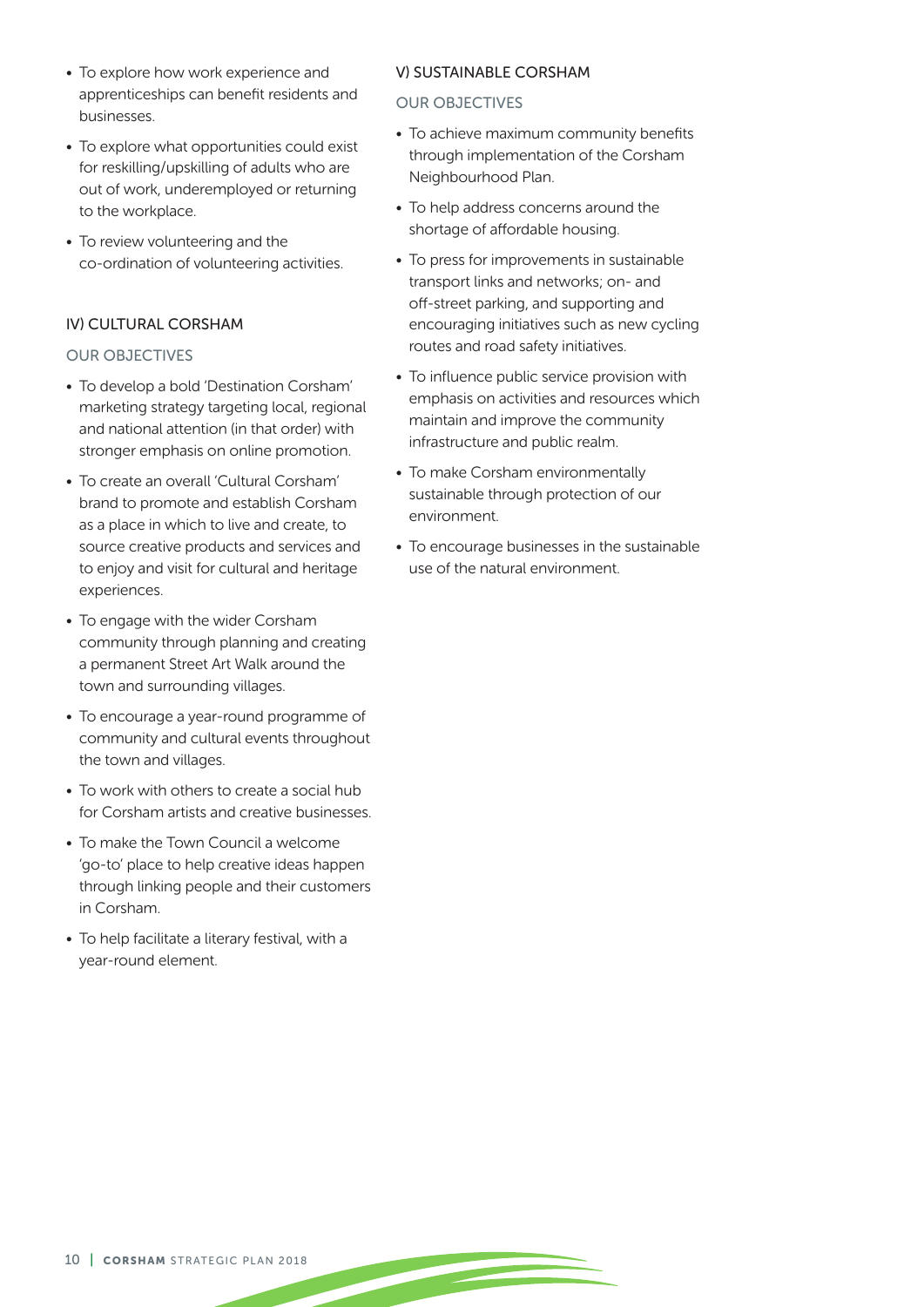### ASSET MANAGEMENT AND OVERVIEW OF RESOURCES

The effective management of Town Council assets, resources and commitments is of critical importance in delivering the Strategic Plan. Assets and resources include land and buildings, people (staff, Councillors and volunteers), skills and knowledge.

Once the Town Council's strategic objectives have been prioritised, the following will be addressed:

- Asset Transfer and Delegation of Services – Agreeing the remaining package of assets and services to be devolved from Wiltshire Council and implementing transfers.
- Asset Management Plan Reviewing and updating the Town Council's Asset Management Plan in the context of the strategic objectives.
- Decision-making Producing a scheme of delegation which ensures decisions are made efficiently and effectively and at the right level.
- Councillor and Staff Learning and Development – Continuing to invest in training and development of staff and Councillors to make sure the Council has the right skills and abilities in place to be able to deliver the strategic objectives.

Major Projects – In addition to the above, the Town Council has several large projects which are either underway, committed or due to be assessed. These projects will require high levels of resources. The major projects are: the play area improvement programme; public realm strategy; sale of Arnold House; a new workshop; new cemetery; cycle network; off-street parking subsidies, and work towards a new railway station.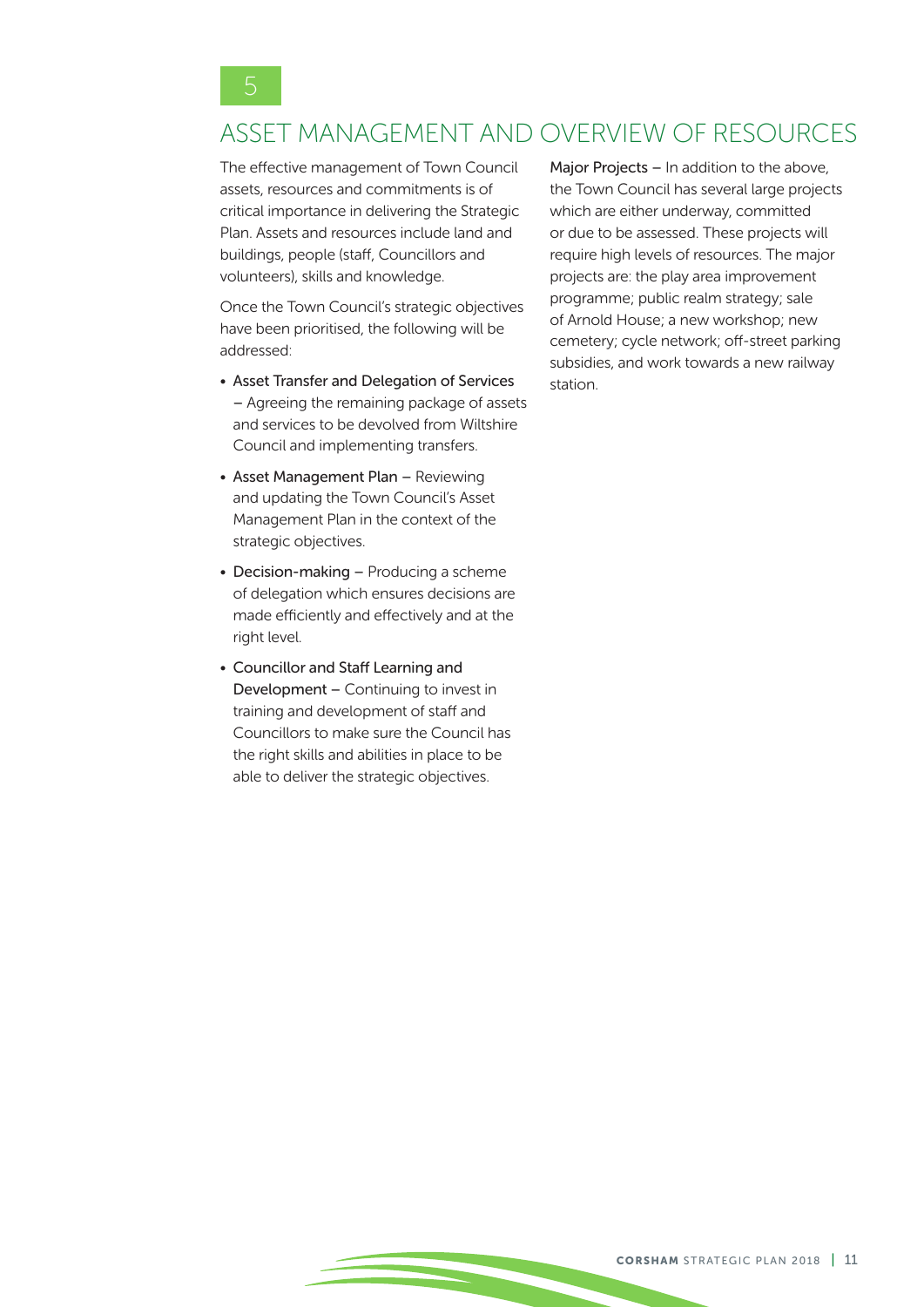# DELIVERING AND INFLUENCING

Through the Localism Act 2011 the Town Council has the opportunity to embrace the principle of local control over a wider range of facilities.

'This Act passes significant new rights direct to communities and individuals, making it easier for them to get things done and achieve their ambitions for the place where they live.' (*Localism Act 2011*).

The level of service delegation and transfer of assets from Wiltshire Council to town and parish councils has increased significantly in the past few years, and financial pressures on the local authority mean this trend will continue throughout the new Strategic Plan period and beyond. There is no indication that the funding constraints placed on local authorities will be reversed in the foreseeable future, so what we are experiencing now is a permanent delegation of certain functions to the local council sector.

The Town Council takes a measured and pragmatic approach to service delegation and asset transfer, ensuring any additional responsibilities are in the best interests of the community and are financially sustainable.

In addition to the services currently provided by the Town Council, there are many ways in which other service providers and individuals are influenced. The Town Council is committed to delivering its own responsibilities to a high standard; influencing and challenging others to make decisions in

*We are strongly influenced by what local people have to say about Corsham. We are keen to maintain an open dialogue.*

the best interests of Corsham's residents and exploring new and innovative methods of service delivery and community engagement. The Town Council uses a wide range of channels of communication to connect with people, including social media alongside the more traditional methods. We are strongly influenced by what local people have to say about Corsham. We are keen to maintain an open dialogue and will listen and respond to suggestions and concerns which are brought to our attention. We encourage residents to attend our meetings or contact Councillors and staff to help, support and advise them about Council business and other matters affecting their lives.

Our methods of influencing others include:

- Encouraging Such as financial incentives through grants and concessions and bringing groups together to help their development.
- Enabling Making it easy for people to get the support they need through having clear and simple policies and processes.
- Engaging Community engagement through building strong relationships, partnerships and collaborative working.
- Exemplifying Leading by example, demonstrating shared responsibility and having a positive attitude.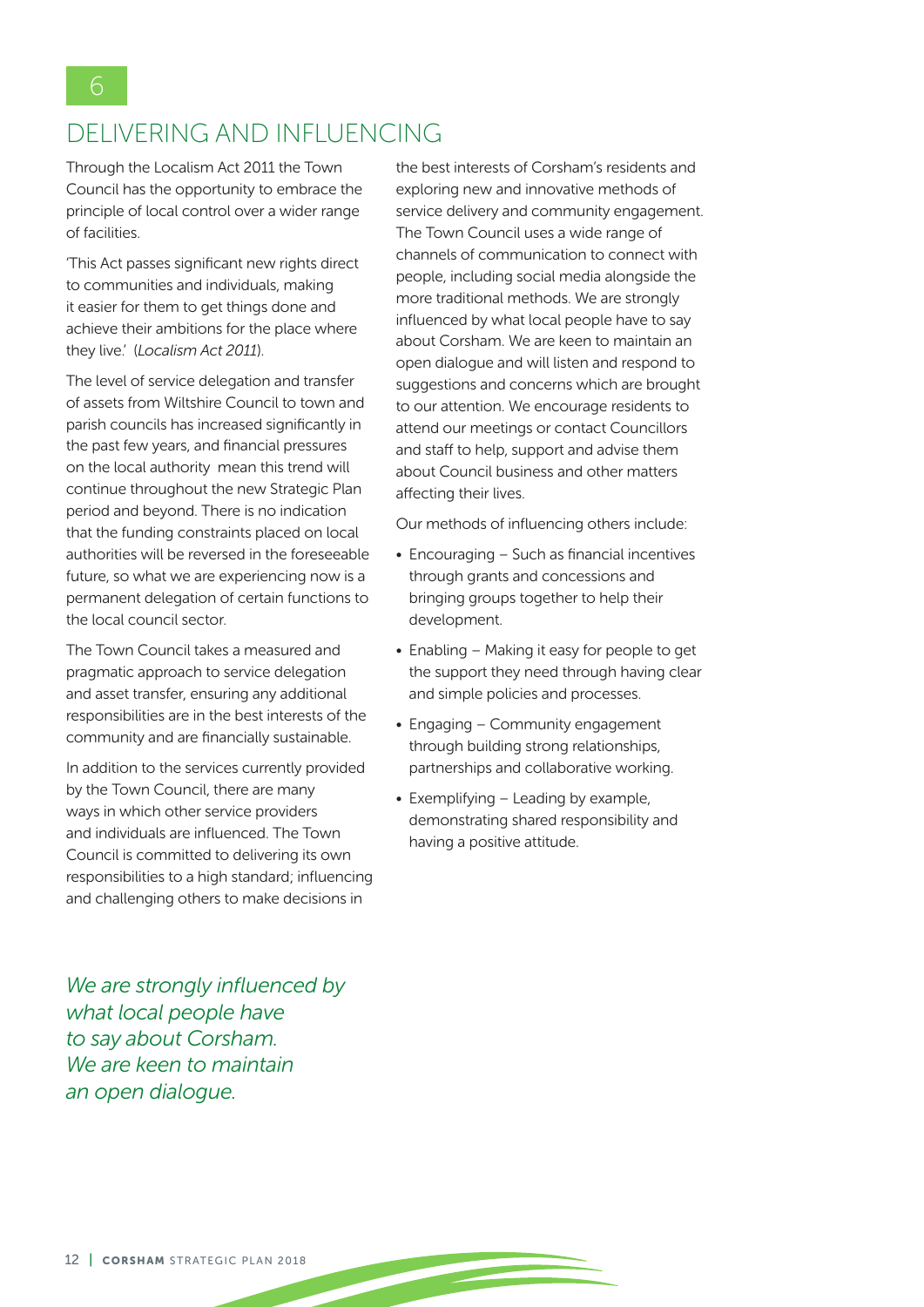

An Action Plan to accompany this Strategic Plan will define the overall priorities and set out which areas and themes are a priority in any given period. The Action Plan will be used to define what the Town Council is seeking to achieve and assist in the monitoring, review and evaluation within each priority area. As we work through the Plan we will engage

with a broad range of the community through social media and more traditional methods, including print, where appropriate. The priorities in the Plan were arrived at through a prioritisation exercise which categorised each objective based on estimated impact and effort (Appendix 6 and 7).

8

### BUDGETING AND FINANCIAL PLANNING

The Town Council has robust systems in place to manage its finances and has built up sufficient flexibilities and reserves to cope with a rapidly changing environment which means it can, within reason, adapt to matters outside of its immediate control – such as cuts in local authority services.

The Town Council has an annual budget and a three-year forward spending plan to account for its income and expenditure and is not hampered by a 'use it or lose it' annual spending plan (where money cannot be rolled forward into a new financial year).

Nevertheless, there will be difficult decisions to be made over the next four years – on priorities for spending and decisions about how best to spend the money received through council tax and other sources. We will be consulting and asking for views on spending plans as they are developed.

The Town Council has a financial risk management strategy, and an investment policy with the priorities of security, liquidity and yield, followed by ethical considerations.

9

### MONITORING AND REVIEW

The Strategic Plan progress will be monitored and reviewed by the Town Council at least quarterly. Reports and updates will be considered by Councillors and staff.



### SUMMARY

This Strategic Plan sets out Corsham Town Council's vision and explains how it aims to achieve its objectives for 2018-2022. The Plan explains how the Council's objectives are monitored, reviewed and evaluated.

Implementation of this Strategic Plan will help achieve the Town Council's aim for Corsham to become 'a place where people want to be' – alive with centres of excellence, open to business and providing an integrated, safe, healthy community built on a foundation of managed development.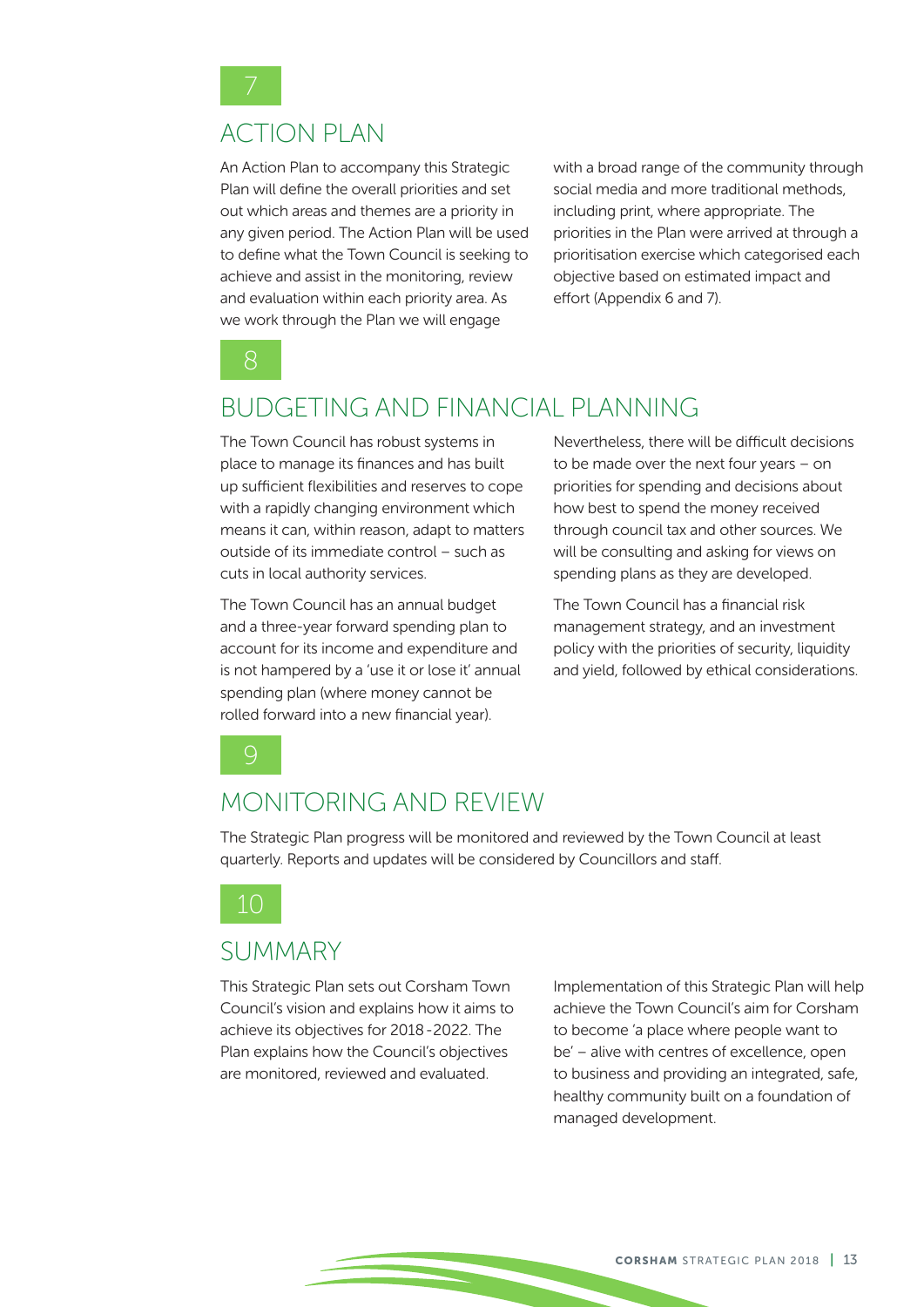### THEME 1: A SAFE AND HEALTHY COMMUNITY

AIMS: A Safe and Healthy Community is about identifying, promoting and co-ordinating measures within our local community to provide an opportunity for everyone in Corsham to enjoy a safe and healthy lifestyle.

| <b>OBJECTIVE</b>                                                                                                                                                                                                                                                                                                                                                   | <b>POSSIBLE ACTION</b>                                                                                                                                                                                                                                                                                                                                                                                         | <b>EVALUATION MEASURE</b>                                                                                                                                                                                                                   |
|--------------------------------------------------------------------------------------------------------------------------------------------------------------------------------------------------------------------------------------------------------------------------------------------------------------------------------------------------------------------|----------------------------------------------------------------------------------------------------------------------------------------------------------------------------------------------------------------------------------------------------------------------------------------------------------------------------------------------------------------------------------------------------------------|---------------------------------------------------------------------------------------------------------------------------------------------------------------------------------------------------------------------------------------------|
| SH <sub>1</sub><br>To target old-age loneliness and<br>explore opportunities to bring old and<br>young together; promote diversity and<br>equality, and explore opportunities for<br>improving education for all                                                                                                                                                   | • Target old-age loneliness and explore<br>opportunities to bring old and young<br>together<br>• Help to promote diversity and<br>equality<br>• Explore opportunities for improving<br>education in schools and for adults                                                                                                                                                                                     | • CTC to analyse best practice<br>elsewhere<br>• Liaison with specialist groups: (Equal<br>Opportunity, Help the Aged, Adult<br>Education etc)                                                                                              |
| SH <sub>2</sub><br>To encourage greater physical activity<br>through measures such as: helping<br>facilitate and improve walking,<br>running and cycling paths and bridle<br>ways; maintaining outdoor gyms<br>and children's play areas; supporting<br>swimming pools and fitness classes,<br>sporting events etc, and incentivising<br>sports and fitness clubs. | • Create nature, walking and running<br>trails<br>• Provide outdoor gyms and children's<br>play areas and support the provision<br>of gyms, swimming pools, fitness<br>classes etc<br>• Encourage and support walking<br>groups and fitness events such as<br>Corsham For Walking and Corsham<br>10k<br>• Incentivise sports and fitness clubs,<br>including identification of mutual<br>support opportunities | • Monitor and prioritise through CTC<br><b>Cttees</b><br>• Public canvassing; appoint CTC<br><b>Walking Rep</b><br>• Co-ordinate with walking groups and<br>fitness clubs<br>• A range of sporting opportunities<br>accessible to everybody |
| SH <sub>3</sub><br>To improve access to healthcare<br>services, including doctors and dentists;<br>support and promote preventative<br>measure initiatives through health and<br>well-being groups, including steps to<br>improve mental health and dementia<br>care.                                                                                              | • Monitor access to healthcare services<br>including doctors and dentists<br>• Monitor realistic doctor/patient ratios,<br>capacity and acceptable waiting<br>times<br>• Support and promote preventative<br>measure initiatives through health<br>and well-being groups<br>• Support improvements to mental<br>health and dementia care                                                                       | • Research existing healthcare<br>provision and map future<br>requirements<br>• Liaise with appropriate groups<br>(including NHS and WC) and target<br>CTC support                                                                          |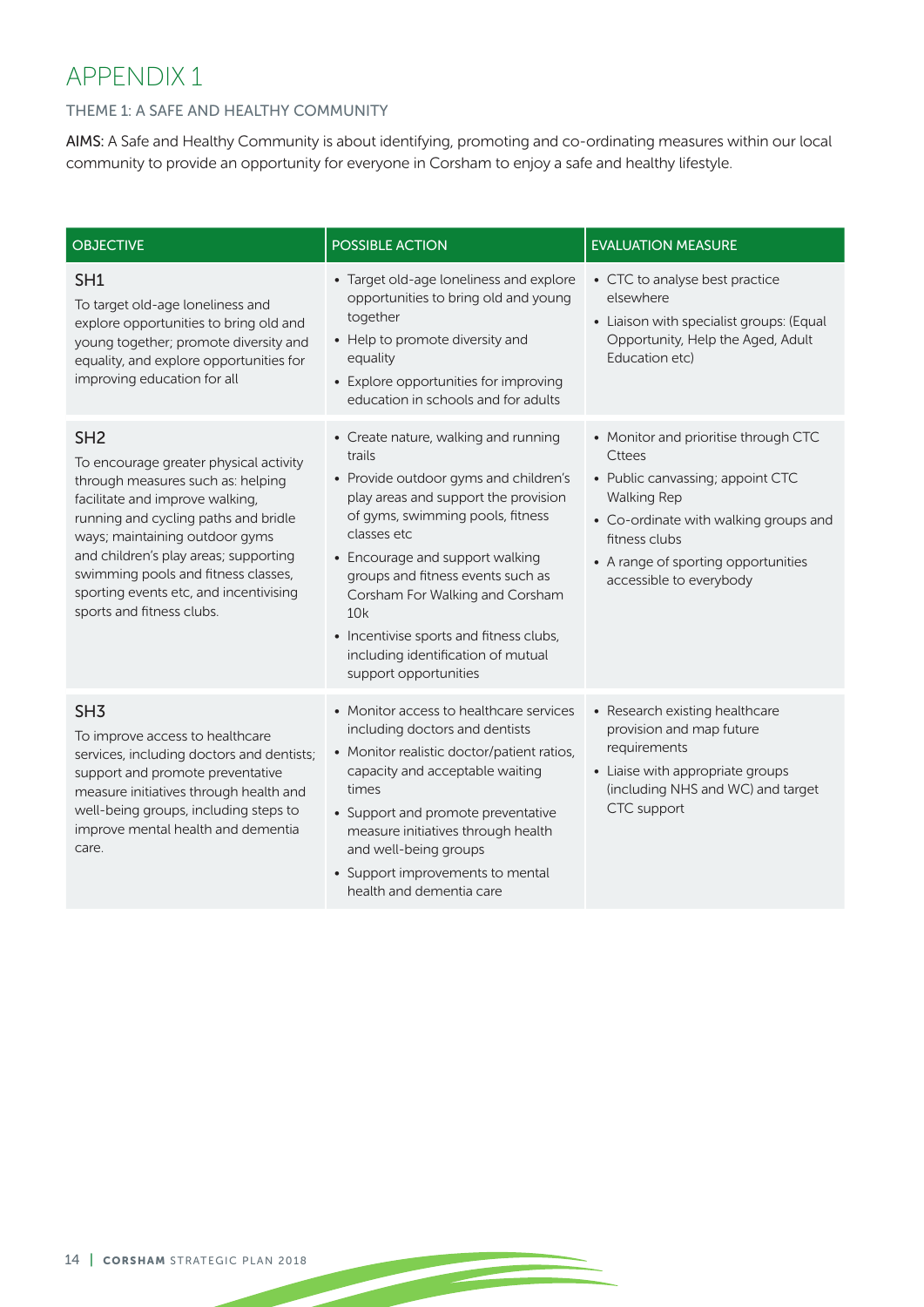| <b>OBJECTIVE</b>                                                                                                                                                                                                                                                                            | <b>POSSIBLE ACTION</b>                                                                                                                                                                                                                                                                                                                                                                                                                                                                                                                                                             | <b>EVALUATION MEASURE</b>                                                                                                                          |
|---------------------------------------------------------------------------------------------------------------------------------------------------------------------------------------------------------------------------------------------------------------------------------------------|------------------------------------------------------------------------------------------------------------------------------------------------------------------------------------------------------------------------------------------------------------------------------------------------------------------------------------------------------------------------------------------------------------------------------------------------------------------------------------------------------------------------------------------------------------------------------------|----------------------------------------------------------------------------------------------------------------------------------------------------|
| SH4<br>To help improve access throughout the<br>Corsham area across various modes of<br>transport including cycling, buses, rail<br>and the car, as well as helping maintain<br>safe pedestrian and cycling routes and<br>addressing any identified heavy traffic<br>and congestion issues. | • Improve the Corsham Cycle Network<br>• Help maintain safe pedestrian routes<br>including footpaths, gates and stiles<br>• Encourage the provision of reliable,<br>regular bus services<br>• Work towards a new Corsham rail<br>service and station<br>• Monitor heavy traffic and congestion<br>issues, with a view to addressing<br>identified problems<br>• Encourage maintenance of roads to<br>a decent standard, including road<br>markings, signage and reducing the<br>number of potholes<br>• Support equal access to transport<br>services for people with disabilities | • WC liaison<br>• Action through CTC Cttees<br>• Public feedback<br>• Co-ordinate with transport services;<br>prioritisation of CTC staff activity |
| SH <sub>5</sub><br>To strengthen social cohesion through<br>running and supporting activities<br>including sports events, fetes, festivals,<br>youth initiatives and clubs alongside<br>managing Town Council facilities and<br>shared spaces for the community                             | • Run and support activities which<br>improve social cohesion, including<br>sports events, fetes and festivals<br>• Support youth initiatives, activities,<br>clubs and events<br>• Manage Town Council facilities and<br>shared spaces for the community<br>and maintain them in good order                                                                                                                                                                                                                                                                                       | • Prioritise through CTC Cttees<br>• Public feedback<br>• Co-ordinate with sports clubs<br>• Prioritisation of CTC staff activity                  |
| SH <sub>6</sub><br>To support and provide public<br>safety measures such as: supporting<br>community policing; providing civic<br>amenities; assisting in safety/road safety<br>campaigns, and tackling environmental<br>concerns including litter, dog fouling<br>and graffiti.<br>v1.4t   | • Maintain an effective public/police<br>interface<br>• Provide facilities including<br>defibrillators, public toilets, public<br>drinking water and benches<br>• Provide targeted CCTV coverage<br>· Support anti-bullying, anti-social<br>behaviour and awareness initiatives<br>• Address issues of speeding traffic<br>including exploring 20mph areas<br>• Reduce environmental concerns<br>including dog faeces, litter, graffiti<br>etc.<br>• Ensure adequate emergency flood<br>planning                                                                                   | • Police liaison and attendance at CTC<br>meetings<br>• Action through CTC Cttees<br>• Public feedback<br>• Prioritisation of CTC staff activity   |
|                                                                                                                                                                                                                                                                                             |                                                                                                                                                                                                                                                                                                                                                                                                                                                                                                                                                                                    |                                                                                                                                                    |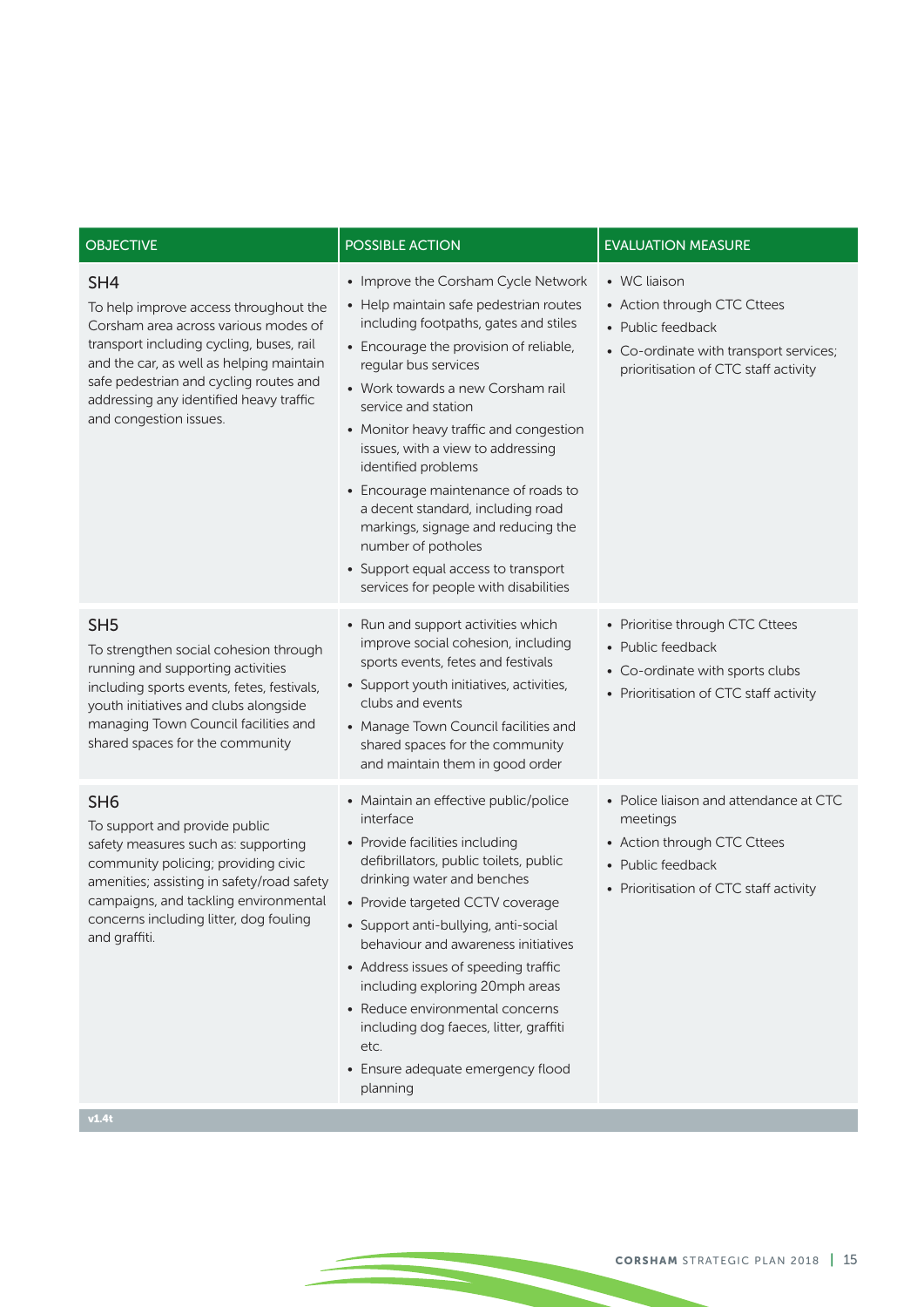### THEME 2: OPEN FOR BUSINESS

AIMS: Open for Business is about establishing and enhancing Corsham as a good place to be in business; providing a vibrant community of sustainable businesses, which offer a good selection of goods and services for its residents and create opportunities for local people to gain good employment.

| <b>OBJECTIVE</b>                                                                                                                                              | <b>POSSIBLE ACTION</b>                                                                                                                                                                                                                                                                                                                                                                                                                                  | <b>EVALUATION MEASURE</b>                                                                                                                                                                                                              |
|---------------------------------------------------------------------------------------------------------------------------------------------------------------|---------------------------------------------------------------------------------------------------------------------------------------------------------------------------------------------------------------------------------------------------------------------------------------------------------------------------------------------------------------------------------------------------------------------------------------------------------|----------------------------------------------------------------------------------------------------------------------------------------------------------------------------------------------------------------------------------------|
| OB <sub>1</sub><br>To support and encourage new and<br>existing businesses to create and grow<br>a diverse economy                                            | • Engage with the appropriate<br>regional inward investment<br>organisation (Swindon and Wiltshire<br>Local Enterprise Partnership) and<br>commercial landlords/estate agents<br>to explore how Corsham is promoted<br>as a destination for businesses<br>• Engage Wiltshire Chamber of<br>Commerce and business support<br>agencies to establish accessible<br>support for businesses in the area                                                      | • Good understanding of how<br>businesses are attracted to Corsham<br>• Accessible business support available<br>through various agencies                                                                                              |
| OB <sub>2</sub><br>To enhance transport connectivity for<br>the town                                                                                          | • Commit to ongoing support for the<br>new railway station and associated<br>groups<br>• Continue to review car parking<br>provision and public transport<br>provision                                                                                                                                                                                                                                                                                  | • Commitment from rail industry<br>• Effective car parking scheme in place                                                                                                                                                             |
| OB <sub>3</sub><br>To encourage and promote spaces<br>where new and growing businesses will<br>want to embed themselves firmly in the<br>community            | • Work closely with Wiltshire Council<br>to ensure the Mansion House<br>development is well connected with<br>the community and the strategic<br>plans for the town<br>• Work closely with partners to ensure<br>the Arnold House development is<br>well connected with the community<br>and the strategic plans for the town<br>• Encourage provision of workspace<br>for diverse businesses including<br>creative, cultural and social<br>enterprises | • Development of some form of<br>'community commitment' to engage<br>in town strategy<br>• Development of some form of<br>'community commitment' to engage<br>in town strategy<br>• Review of businesses and<br>workspaces in the town |
| OB4<br>To explore 'buy local' schemes and<br>incentives for residents and businesses<br>to source goods and services locally<br>and support the local economy | • Work with business groups to<br>identify opportunities to incentivise<br>buying local between businesses - a<br>'Corsham Commitment' scheme<br>• Explore showcasing Corsham<br>businesses' online presence to<br>residents who would buy locally<br>online                                                                                                                                                                                            | • Engage Chamber of Commerce in<br>first instance, or High St, or Leafield,<br>to see what is being sourced locally<br>• Collect up the online presences of<br>Corsham Businesses for promotion<br>and distribution                    |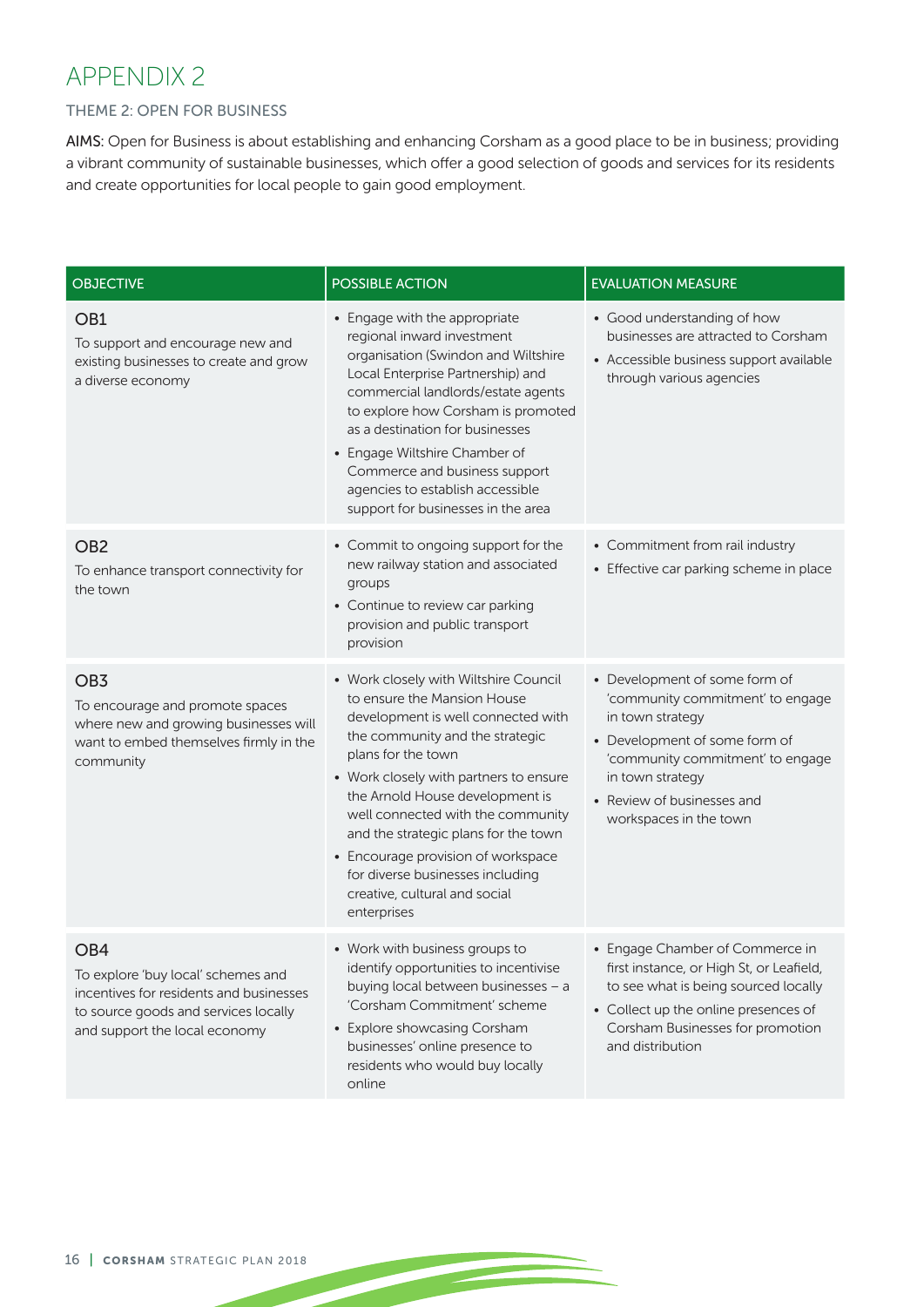| <b>OBJECTIVE</b>                                                                                                                                                                | <b>POSSIBLE ACTION</b>                                                                                                                                                                                                                                                                                                                                                                                                                                                                                                                                                                                                                                     | <b>EVALUATION MEASURE</b>                                                                                                                                                                                                                                                                                                                                                                                                                                                                                                |
|---------------------------------------------------------------------------------------------------------------------------------------------------------------------------------|------------------------------------------------------------------------------------------------------------------------------------------------------------------------------------------------------------------------------------------------------------------------------------------------------------------------------------------------------------------------------------------------------------------------------------------------------------------------------------------------------------------------------------------------------------------------------------------------------------------------------------------------------------|--------------------------------------------------------------------------------------------------------------------------------------------------------------------------------------------------------------------------------------------------------------------------------------------------------------------------------------------------------------------------------------------------------------------------------------------------------------------------------------------------------------------------|
| OB <sub>5</sub><br>To explore measures to enhance the<br>High Street experience for residents<br>and visitors                                                                   | • Continue to review car-parking<br>including the provision of free<br>parking for specific events and<br>activities<br>• Continue to make public realm<br>improvements<br>• Review the provision of the town's<br>market and explore ways to improve<br>this activity<br>• Explore potential schemes for<br>encouraging further independent and<br>pop-up retailers to open in the town,<br>building on the work of the Creative<br>Market and Peacock Arts Trail<br>• Work with landlords to consider a<br>range of options in addition to retail<br>to make the best use of empty and/or<br>under-utilised shop and office spaces<br>in the town centre | • Routine public surveys, annual review<br>of subsidised events<br>• Annual review of public realm<br>improvements<br>• Research into role-model markets<br>elsewhere, reviewing numbers each<br>week – both stalls and visitors<br>• Research venues, prospective<br>retailers and explore schemes to<br>reduce business rate overheads (e.g.<br>charity status)<br>• Annual monitoring of empty<br>commercial and retail spaces<br>• Research into alternative uses for<br>long-term empty retail and office<br>spaces |
| OB <sub>6</sub><br>To continue to support and collaborate<br>with formal and informal business<br>groups to connect them to one<br>another and to the community<br>$-4 - 4 - 1$ | • Continue to support the Chamber of<br>Commerce as a network of support<br>for local businesses<br>• Continue to engage with High Street<br>businesses to deliver a compelling<br>retail and hospitality offer<br>• Explore a 'business health' annual<br>monitor with the Chamber of<br>Commerce                                                                                                                                                                                                                                                                                                                                                         | • Effective partnership in place<br>• High level of engagement with town<br>centre businesses<br>• Annual business health-check in<br>place                                                                                                                                                                                                                                                                                                                                                                              |

**Contract Contract Contract Contract Contract Contract Contract Contract Contract Contract Contract Contract Contract Contract Contract Contract Contract Contract Contract Contract Contract Contract Contract Contract Contr** 

 $v1.4t$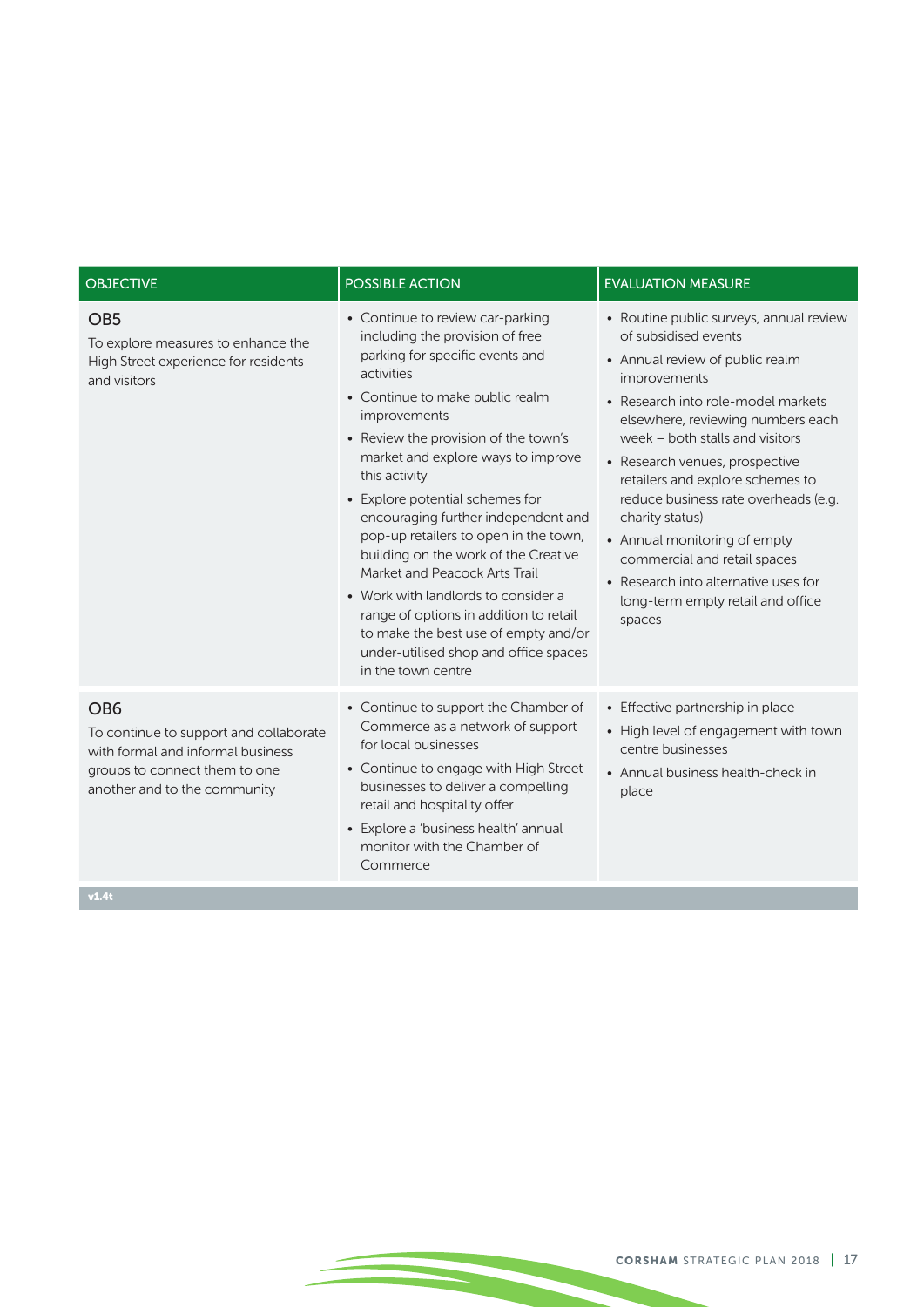### THEME 3: OPPORTUNITIES TO THRIVE

OVERALL AIM: Opportunities to Thrive is about allowing residents to flourish and succeed by ensuring the provision of broad range of appropriate, desirable and accessible opportunities to gain health, wealth and knowledge.

| <b>OBJECTIVE</b>                                                                                                                                                                                    | <b>POSSIBLE ACTION</b>                                                                                                                                                                                              | <b>EVALUATION MEASURE</b>                                                                                                      |
|-----------------------------------------------------------------------------------------------------------------------------------------------------------------------------------------------------|---------------------------------------------------------------------------------------------------------------------------------------------------------------------------------------------------------------------|--------------------------------------------------------------------------------------------------------------------------------|
| OT <sub>1</sub><br>To explore what opportunities could<br>exist for reskilling/upskilling of adults<br>who are out of work, underemployed<br>or returning to the workplace                          | • Engage with stakeholders to<br>understand opportunities,<br>requirements, barriers, etc.                                                                                                                          | • Current approach to the<br>opportunities is identified and<br>understood. Role for the Council<br>clearly identified         |
| OT <sub>2</sub><br>To promote, assist and support the<br>full range of community groups in<br>providing opportunities to thrive.                                                                    | • Identify full range of community<br>groups and engage with them<br>directly to agree the most suitable<br>approach                                                                                                | • Feedback from community groups<br>and residents                                                                              |
| OT <sub>3</sub><br>To develop mutual support between<br>the Town Council and local<br>schools, improving awareness of<br>complementary and conflicting interest<br>and developing shared strategies | • Develop business case for shared<br>strategy to ensure further school<br>engagement<br>• Establish series of liaison meetings<br>• Explore nursery provision with<br>Wiltshire Council and Bath Spa<br>University | • Adoption of a shared strategy (or<br>similar) and a plan in place for regular<br>review and further collaborative<br>working |
| OT <sub>4</sub><br>To gather and understand baseline<br>educational attainment (including<br>lifelong learning) and leavers'<br>destinations data                                                   | · Identify available data<br>• Undertake data-based research<br>including comparison to other similar<br>settlements                                                                                                | • Good understanding of local<br>educational attainment along with<br>relevant comparable data                                 |
| OT <sub>5</sub><br>To support implementation of<br>structures to help meet digital and IT<br>needs of residents                                                                                     | • Assess need - who are the groups<br>most in need?<br>• Identify and trial methods of support/<br>upskilling<br>• Establish where support can come<br>from, eg Corsham Institute                                   | • Trials completed. Implementation of<br>something that is having a positive<br>impact                                         |
| OT <sub>6</sub><br>To explore how work experience and<br>apprenticeships can benefit residents<br>and businesses                                                                                    | • Engage with businesses, FE/HE<br>institutions and individuals to assess<br>awareness, uptake, attitude towards,<br>etc.                                                                                           | • Understanding of the benefits, and<br>how CTC can ensure those benefits<br>are realised                                      |
| OT7<br>To review volunteering and the<br>co-ordination of volunteering activities                                                                                                                   | • Conduct a piece of research to<br>identify and record volunteering (and<br>volunteering opportunities) in the<br>area<br>• Establish what needs are being met<br>and where the gaps are                           | • Recommendations for the future<br>approach to volunteering, including<br>gap analysis and potential for a hub<br>model       |

v1.4t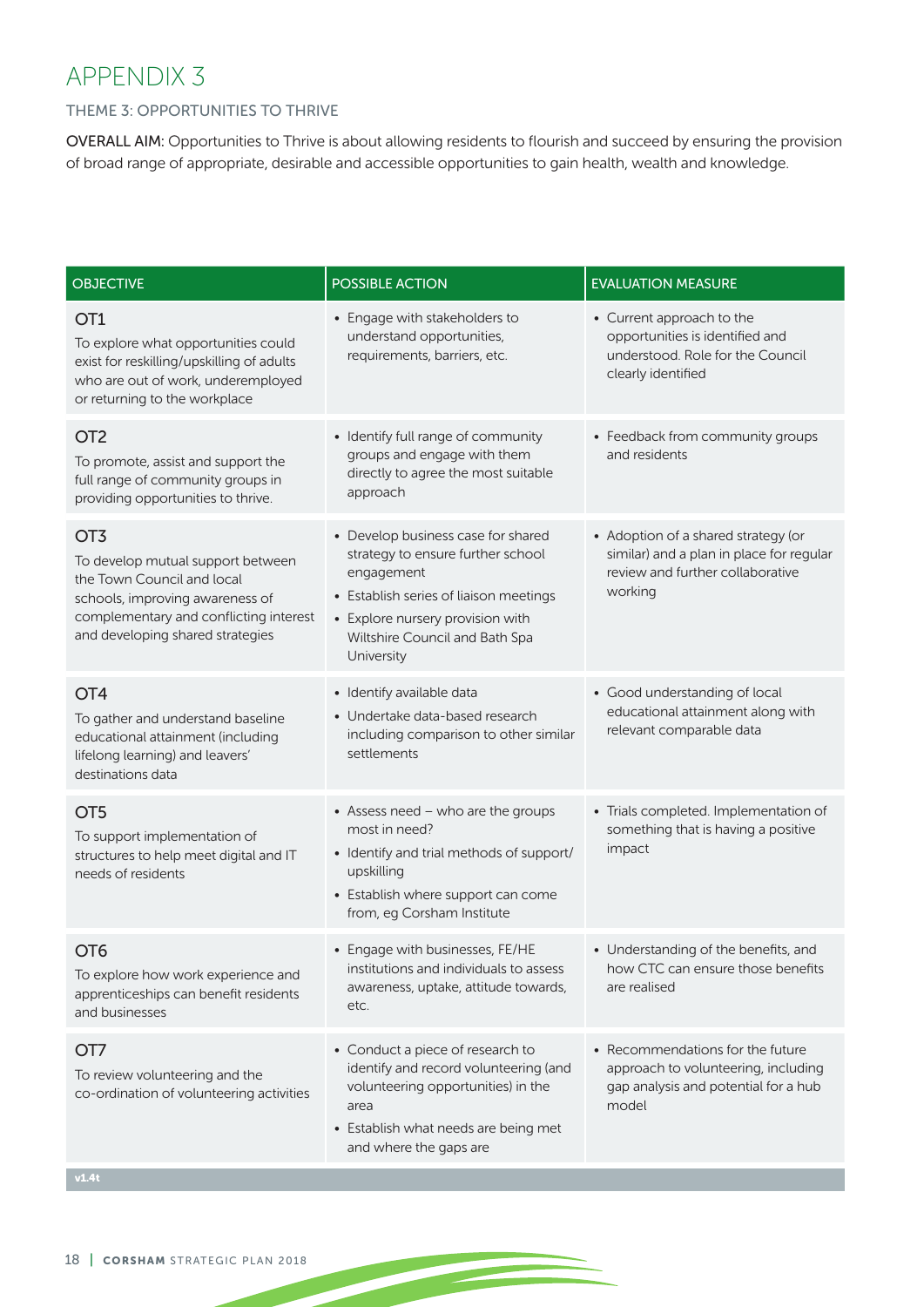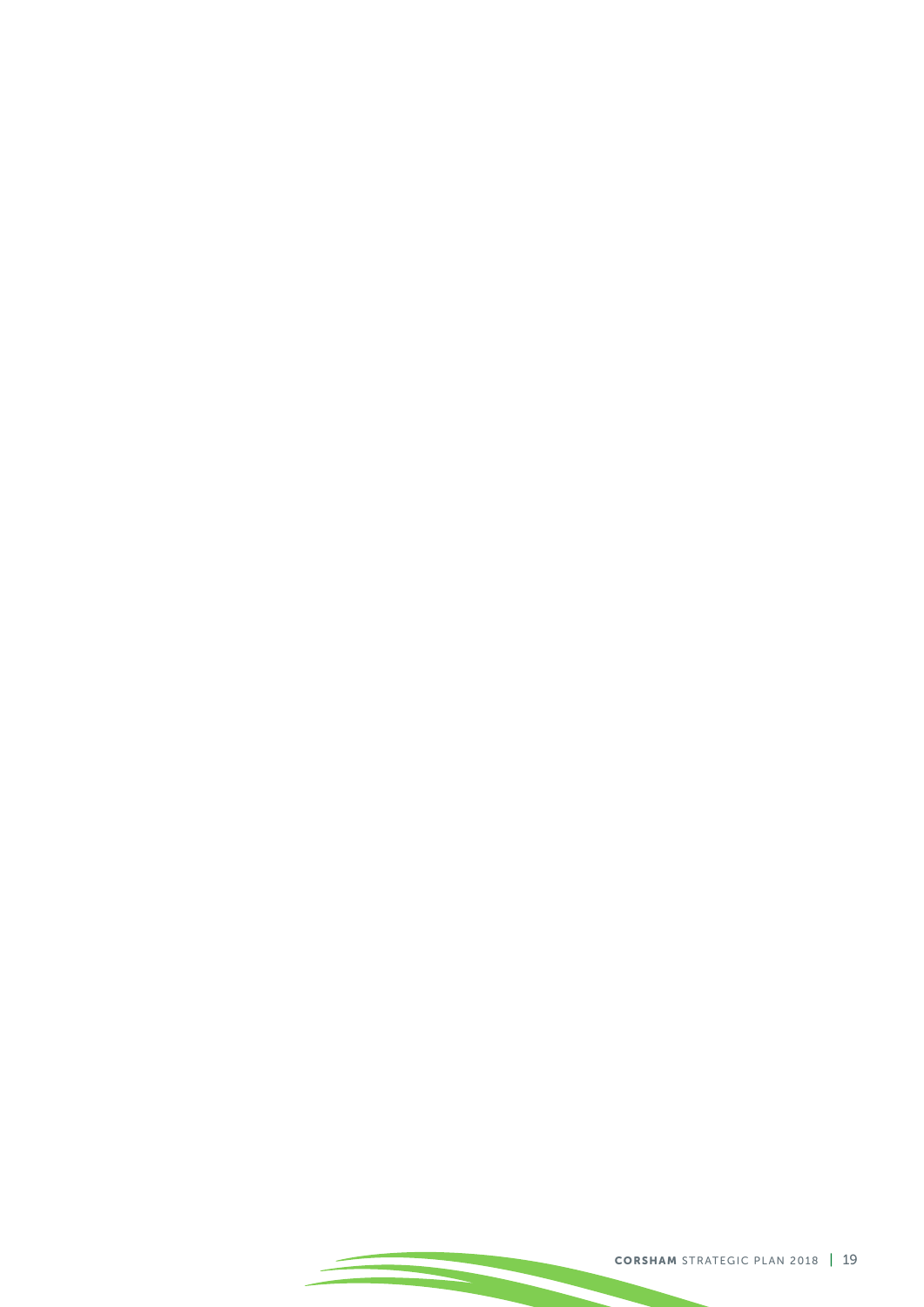### THEME 4: CULTURAL CORSHAM

AIMS: Cultural Corsham is about promoting Corsham as a centre of cultural excellence, heritage, charm and innovation to attract creative industries and jobs, creators and leisure visitors.

| <b>OBJECTIVE</b>                                                                                                                                                                                                                                               | <b>POSSIBLE ACTION</b>                                                                                                                                                                                                                                                                                                                                                                                                                                                                                                                                                                                                                          | <b>EVALUATION MEASURE</b>                                                                                                                                                                                                                              |
|----------------------------------------------------------------------------------------------------------------------------------------------------------------------------------------------------------------------------------------------------------------|-------------------------------------------------------------------------------------------------------------------------------------------------------------------------------------------------------------------------------------------------------------------------------------------------------------------------------------------------------------------------------------------------------------------------------------------------------------------------------------------------------------------------------------------------------------------------------------------------------------------------------------------------|--------------------------------------------------------------------------------------------------------------------------------------------------------------------------------------------------------------------------------------------------------|
| CC1<br>To encourage a year-round programme<br>of community and cultural events<br>throughout the town and villages                                                                                                                                             | • Establish community-based location<br>sourcing and commissioning<br>process incorporating local art<br>groups, Peacock Arts Trail, Bath Spa<br>University, Martingate and Pound Arts                                                                                                                                                                                                                                                                                                                                                                                                                                                          | • Footfall count at events<br>• Ticket sales for Pound Arts                                                                                                                                                                                            |
| CC <sub>2</sub><br>To create an overall 'Cultural Corsham'<br>brand to promote and establish<br>Corsham as a place in which to live<br>and create, to source creative products<br>and services and to enjoy and visit for<br>cultural and heritage experiences | • Branding, marketing and stewardship<br>- bringing together all stakeholders<br>and presenting them with an<br>overarching plan to link stakeholder<br>groups, various events (Council<br>run and otherwise), businesses,<br>associations, creative individuals and<br>the wider community<br>• Form a Cultural Corsham stakeholder<br>group to agree goals, create brand<br>imagery and a mission statement<br>• Review and update the Creative<br>Corsham document and put to the<br>creative community<br>• Respond to feedback and publish<br>revised plan. Seek funding to create<br>budget for staffing, marketing and<br>support budget | • Initial stakeholder questionnaire and<br>survey<br>• Stakeholder survey of proposed plan<br>to feed into final plan<br>• On-going public awareness and<br>stakeholder satisfaction monitoring.<br>• On-line analytics<br>• Quarterly progress review |
| CC <sub>3</sub><br>To work with others to create a social<br>hub for Corsham artists and creative<br>businesses                                                                                                                                                | • Establish need, undertake feasibility<br>study, find a base if needed                                                                                                                                                                                                                                                                                                                                                                                                                                                                                                                                                                         | • Initial stakeholder survey<br>• Set goals and timeline. Bi-annual<br>progress monitoring                                                                                                                                                             |
| CC4<br>To make the Town Council a welcome<br>'go-to' place to help creative ideas<br>happen through linking people and<br>their customers in Corsham                                                                                                           | • Subcontract local business/individual<br>to manage operation and sales as<br>part of the Corsham website (See<br>Objective 1 above)<br>• Attract income from advertising and<br>sponsorship<br>• Set development schedule and<br>income targets                                                                                                                                                                                                                                                                                                                                                                                               | • Engage stakeholders to establish<br>demand<br>• Create business plan<br>• Monitor with online analytics and<br>online user comment forum<br>• Bi-annual review                                                                                       |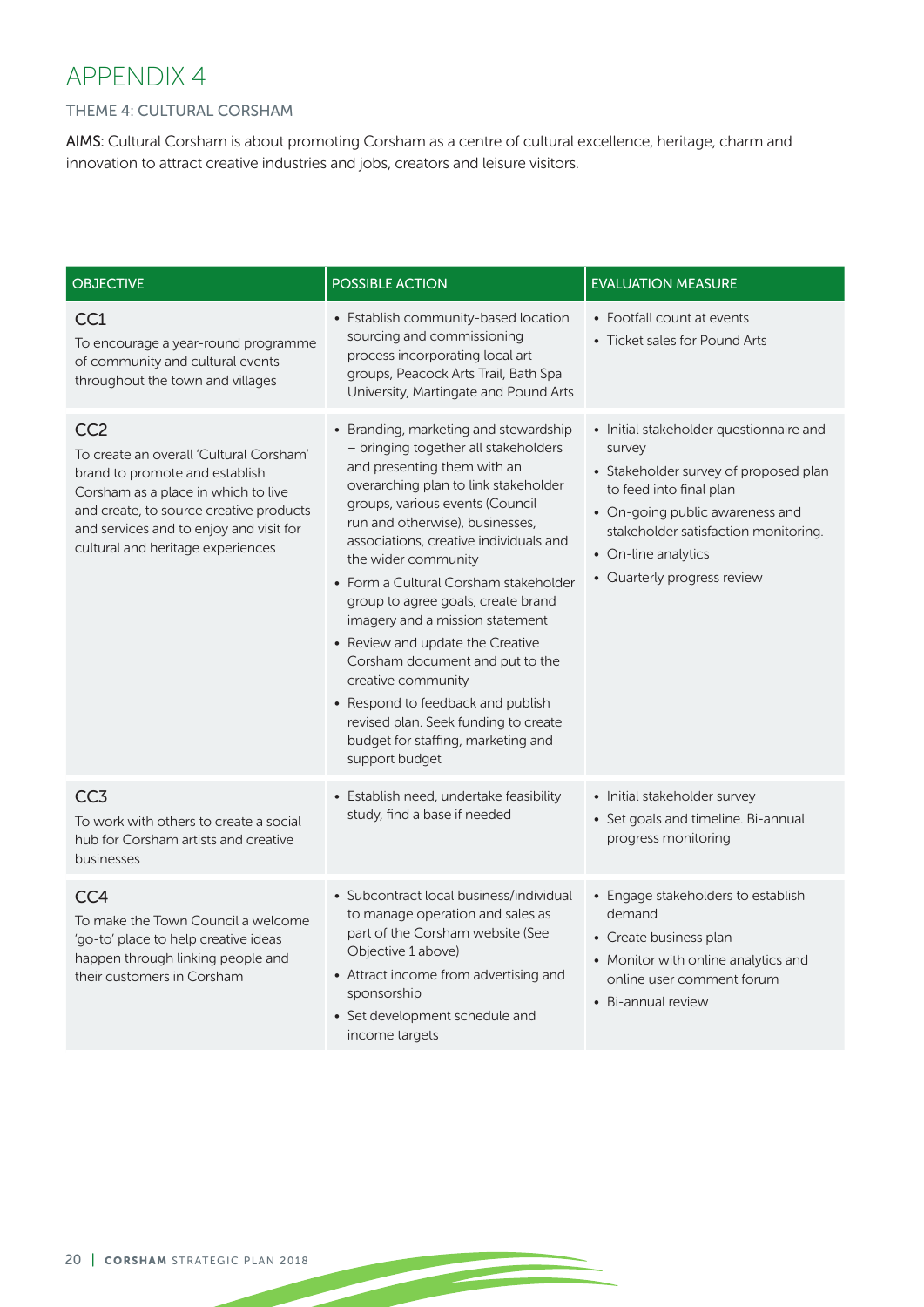| <b>OBJECTIVE</b>                                                                                                                                                                                      | <b>POSSIBLE ACTION</b>                                                                                                                                                                                                                          | <b>EVALUATION MEASURE</b>                                                                                                                                                       |
|-------------------------------------------------------------------------------------------------------------------------------------------------------------------------------------------------------|-------------------------------------------------------------------------------------------------------------------------------------------------------------------------------------------------------------------------------------------------|---------------------------------------------------------------------------------------------------------------------------------------------------------------------------------|
| CC <sub>5</sub><br>To help facilitate a literary festival, with a<br>year-round element                                                                                                               | • Sign up stakeholders - Bath Spa,<br>CI, Pound Arts, schools, businesses,<br>community groups to take ownership<br>of Storytown events<br>• Agree logo and create web page/<br>Facebook page. Confirm action<br>schedule and stakeholder roles | • Monthly progress review<br>• Public awareness survey<br>• Ticket sales monitoring                                                                                             |
| CC <sub>6</sub><br>To engage with the wider Corsham<br>community through planning and<br>creating a permanent Street Art Walk<br>around the town and surrounding<br>villages.                         | • Source arts funding for the Street<br>Art Walk – possibly Community<br>Infrastructure Levy                                                                                                                                                    | • Footfall monitoring in town centre<br>• Public awareness survey                                                                                                               |
| CC <sub>7</sub><br>To develop a bold 'Destination<br>Corsham' marketing strategy targeting<br>local, regional and national attention (in<br>that order) with stronger emphasis on<br>online promotion | • Review current marketing policy<br>including comparative study of<br>similar towns. Revise strategy<br>accordingly<br>• Source local social media/marketing<br>expertise                                                                      | • Survey public awareness<br>• Online analytics to self-monitor<br>social media performance.<br>• Monitor event and town centre<br>footfall.<br>• Public awareness/satisfaction |
| v1.4t                                                                                                                                                                                                 |                                                                                                                                                                                                                                                 |                                                                                                                                                                                 |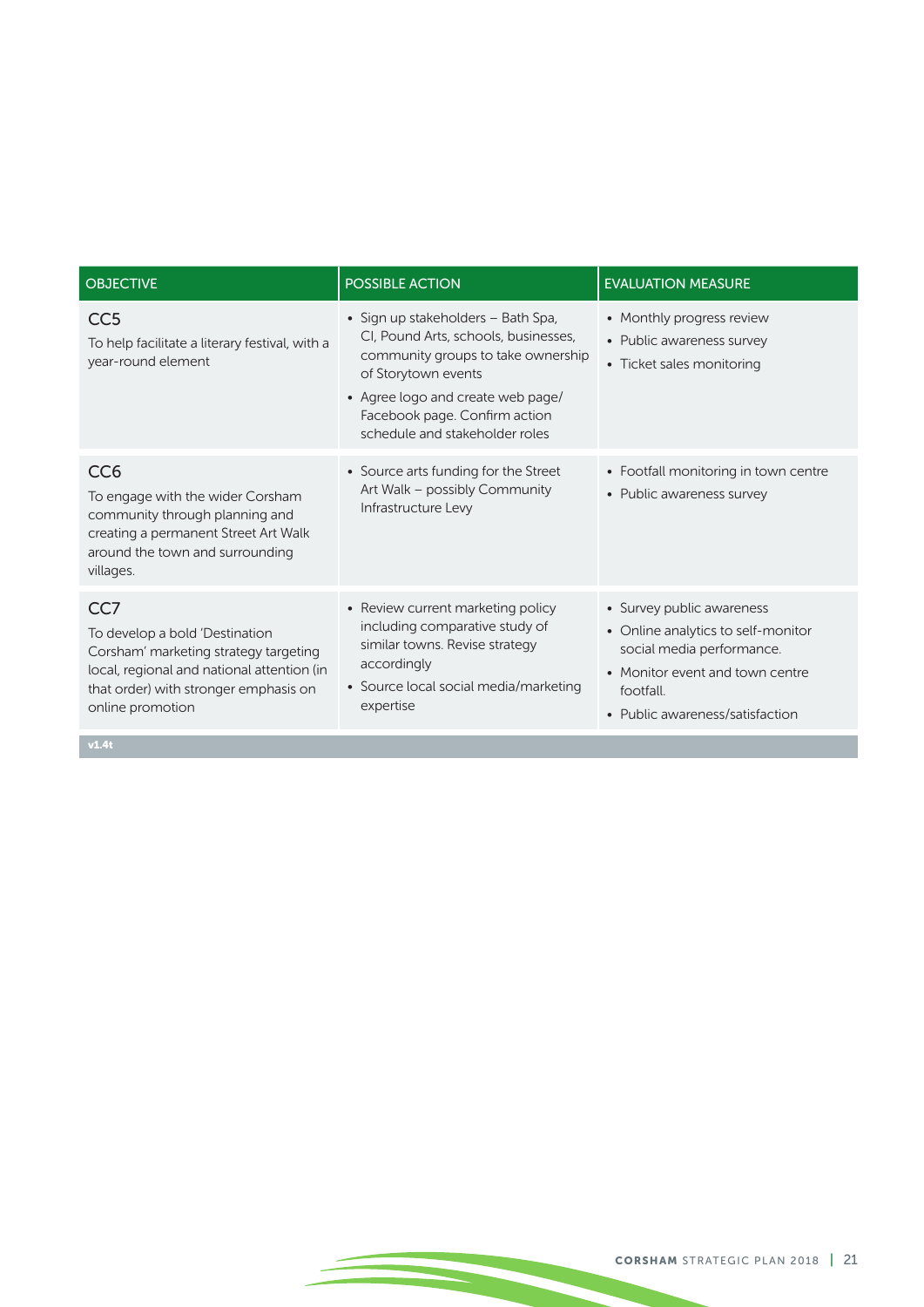### THEME 5: SUSTAINABLE CORSHAM

AIMS: Sustainable Corsham is about gaining the most from sustainable growth through: the Corsham Neighbourhood Plan; helping address concerns around affordable housing; encouraging improvements in transport links; influencing public service provision, and focussing activities and resources on maintaining the public realm.

| <b>OBJECTIVE</b>                                                                                                                                                                                                                       | <b>POSSIBLE ACTION</b>                                                                                                                                                                                                                               | <b>EVALUATION MEASURE</b>                                                                                                                      |
|----------------------------------------------------------------------------------------------------------------------------------------------------------------------------------------------------------------------------------------|------------------------------------------------------------------------------------------------------------------------------------------------------------------------------------------------------------------------------------------------------|------------------------------------------------------------------------------------------------------------------------------------------------|
| SC <sub>1</sub><br>To help address concerns around the<br>shortage of affordable housing                                                                                                                                               | • Corsham Neighbourhood Plan<br>Delivery and Monitoring Group to<br>keep under review. Set realistic local<br>target for affordable housing                                                                                                          | • Affordable housing target achieved                                                                                                           |
| SC <sub>2</sub><br>To achieve maximum community<br>benefits through implementation of the<br>Corsham Neighbourhood Plan                                                                                                                | • Corsham Neighbourhood Plan<br>Delivery and Monitoring Group to<br>keep under review                                                                                                                                                                | • Record of benefits achieved                                                                                                                  |
| SC <sub>3</sub><br>To press for improvements in<br>sustainable transport links and<br>networks; on- and off-street parking,<br>and supporting and encouraging<br>initiatives such as new cycling routes<br>and road safety initiatives | • Support and encourage initiatives<br>such as cycling routes and events,<br>and '20 (mph) is Plenty'                                                                                                                                                | • Length of new cycleways created,<br>and roads reduced to 20mph speed<br>limit                                                                |
| SC <sub>4</sub><br>To influence public service provision<br>with emphasis on activities and<br>resources which maintain and improve<br>the community infrastructure and<br>public realm                                                | • Implement public realm<br>improvements. Put policies in<br>place for the sustainable use of the<br>natural environment in creating<br>and providing goods and services<br>which add value to the lives of the<br>community                         | • Each improvement assessed to<br>ensure it contributes positively<br>to Corsham now without<br>compromising the future                        |
| SC <sub>5</sub><br>To make Corsham environmentally<br>sustainable through protection of our<br>environment                                                                                                                             | • Put policies in place for the<br>sustainable use of the natural<br>environment in creating and<br>providing goods and services<br>which add value to the lives of the<br>community. Support and encourage<br>initiatives such as Plastic Free Town | • Number of businesses committed<br>to plastic free initiative. Number of<br>events making a commitment to<br>avoidance of single use plastics |
| SC <sub>6</sub><br>To encourage businesses in the<br>sustainable use of the natural<br>environment                                                                                                                                     | • Help and encourage businesses<br>to create and provide goods and<br>services which add value to the lives<br>of the community                                                                                                                      | • 'Green' sustainability event held                                                                                                            |
| v1.4t                                                                                                                                                                                                                                  |                                                                                                                                                                                                                                                      |                                                                                                                                                |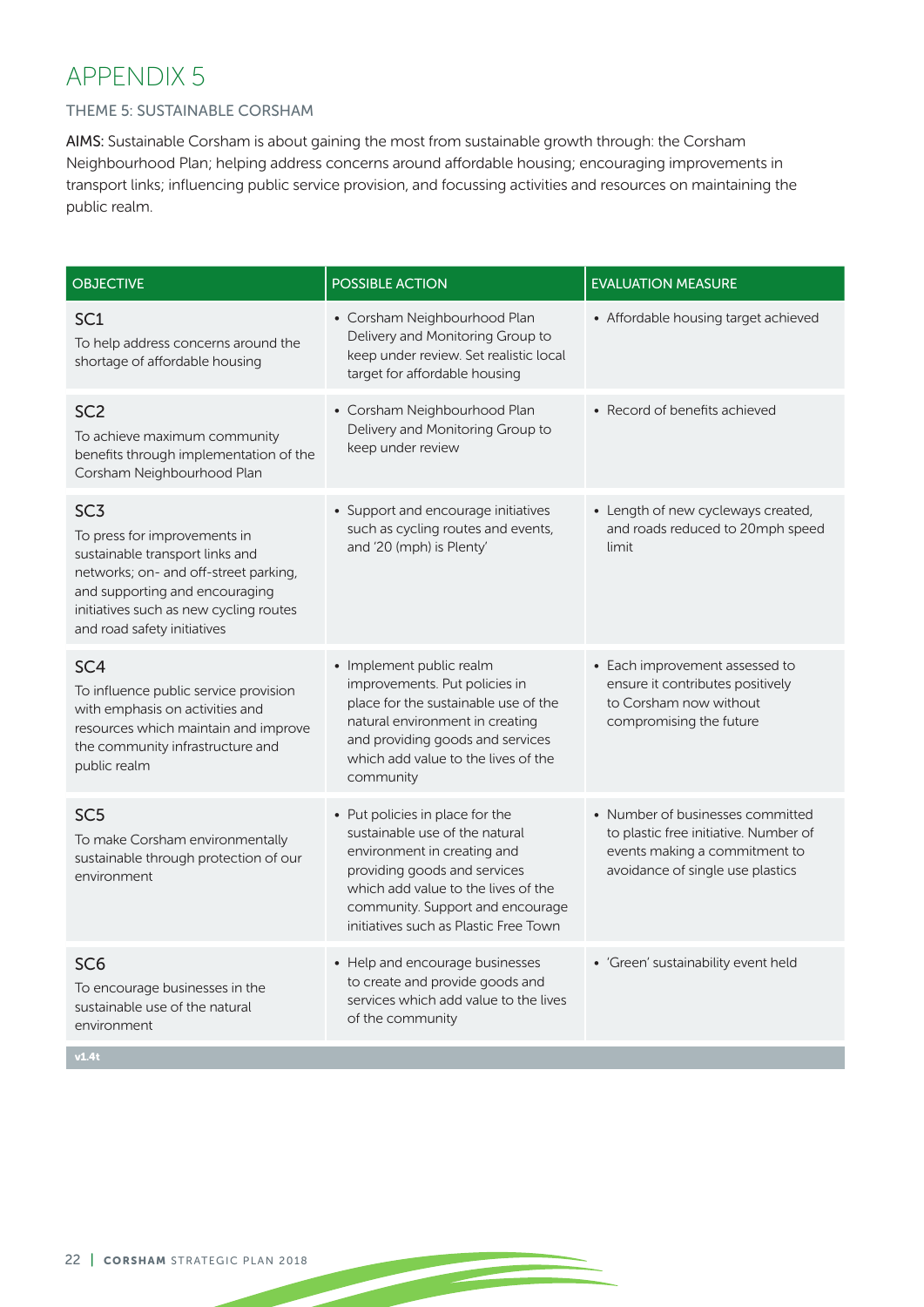CTC STRATEGIC PLAN OBJECTIVE PRIORITISATION MAP

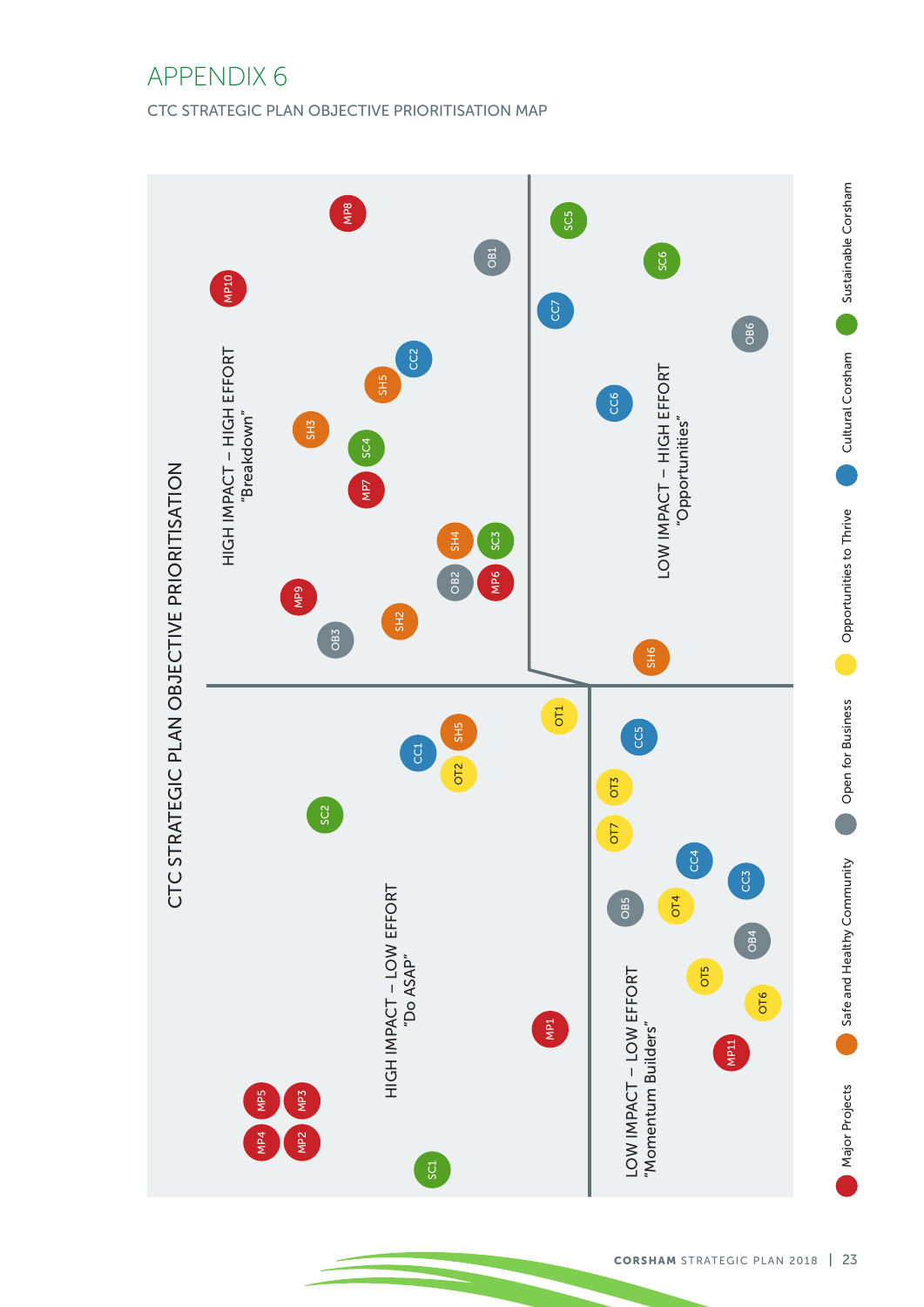### STRATEGIC PLAN OBJECTIVE PRIORITISATION LIST

| ID              | A SAFE AND HEALTHY COMMUNITY                                                                                                                                                                                                                                                                                   | <b>CATEGORY</b>  |
|-----------------|----------------------------------------------------------------------------------------------------------------------------------------------------------------------------------------------------------------------------------------------------------------------------------------------------------------|------------------|
| SH <sub>1</sub> | To target old-age loneliness and explore opportunities to bring old and young together; promote<br>diversity and equality and exploring opportunities for improving education for all.                                                                                                                         | <b>ASAP</b>      |
| SH <sub>2</sub> | To encourage greater physical activity through measures such as: helping facilitate and improve<br>walking, running and cycling trails; maintaining outdoor gyms and children's play areas; supporting<br>swimming pools and fitness classes, sporting events etc, and incentivising sports and fitness clubs. | <b>Breakdown</b> |
| SH <sub>3</sub> | To improve access to healthcare services, including doctors and Breakdown dentists; support and<br>promote preventative measure initiatives through health and well-being groups, including steps to<br>improve mental health and dementia care.                                                               | Breakdown        |
| SH4             | To help improve access throughout the Corsham area across various Breakdown modes of<br>transport including cycling, buses, rail and the car, as well as helping maintain safe pedestrian and<br>cycling routes and addressing any identified heavy traffic and congestion issues.                             | <b>Breakdown</b> |
| SH <sub>5</sub> | To strengthen social cohesion through running and supporting Breakdown activities including<br>sports events, fetes, festivals, youth initiatives, and clubs; alongside managing Town Council<br>facilities and shared spaces for the community.                                                               | Breakdown        |
| SH <sub>6</sub> | A Safe and Healthy Community Category To support and provide public safety measures such as:<br>Opportunity supporting community policing; providing civic amenities; assisting in safety/road<br>safety campaigns; and tackling environmental concerns including litter, dog fouling and graffiti.            | Opportunity      |
| D               | <b>OPEN FOR BUSINESS</b>                                                                                                                                                                                                                                                                                       | <b>CATEGORY</b>  |
| OB1             | To support and encourage new and existing businesses to create and grow a diverse economy.                                                                                                                                                                                                                     | Breakdown        |
| OB <sub>2</sub> | To enhance transport connectivity for the Town.                                                                                                                                                                                                                                                                | Breakdown        |
| OB <sub>3</sub> | To encourage and promote spaces where new and growing Breakdown businesses will want to<br>embed themselves firmly in the community.                                                                                                                                                                           | Breakdown        |
| OB4             | To explore 'buy local' schemes and incentives for residents and businesses to source goods and<br>services locally and support the local economy.                                                                                                                                                              | Momentum         |
| OB <sub>5</sub> | To explore measures to enhance the High Street experience for residents and visitors.                                                                                                                                                                                                                          | Momentum         |
| OB <sub>6</sub> | To continue to support and collaborate with formal and informal business groups to connect them<br>to one-another and to the community.                                                                                                                                                                        | Opportunity      |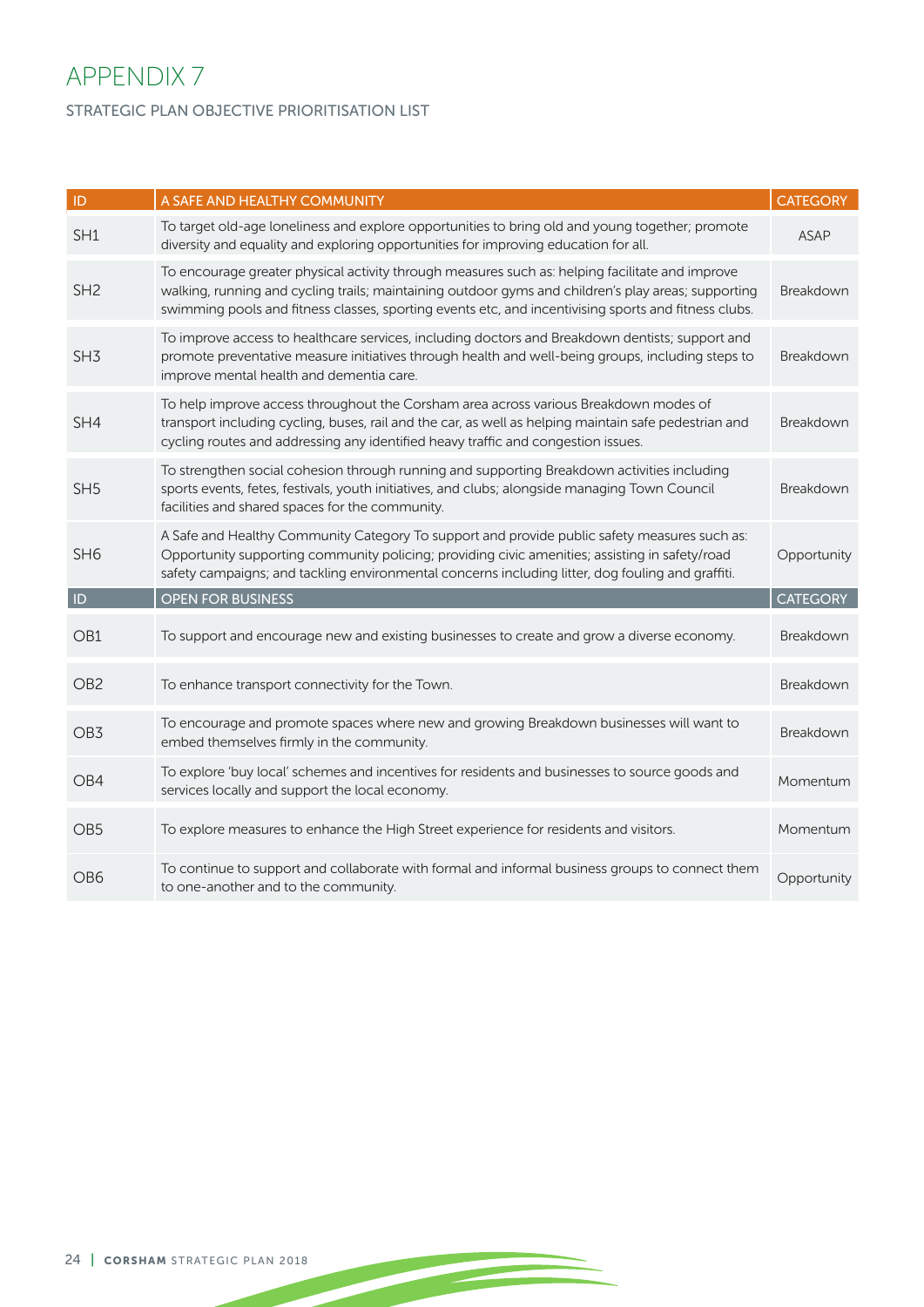| ID              | <b>OPPORTUNITIES TO THRIVE</b>                                                                                                                                                                                               | <b>CATEGORY</b> |
|-----------------|------------------------------------------------------------------------------------------------------------------------------------------------------------------------------------------------------------------------------|-----------------|
| OT <sub>1</sub> | To explore what opportunities could exist for reskilling/upskilling of adults who are out-of-work,<br>underemployed or returning to the workplace.                                                                           | <b>ASAP</b>     |
| OT <sub>2</sub> | To promote, assist and support the full range of community groups in proving opportunities to<br>thrive.                                                                                                                     | <b>ASAP</b>     |
| OT <sub>3</sub> | To develop mutual support between the Town Council and local Momentum schools, improving<br>awareness of complementary and conflicting interest, and developing shared strategies.                                           | Momentum        |
| OT4             | To gather and understand baseline educational attainment (including Momentum lifelong learning)<br>and leavers' destinations data.                                                                                           | Momentum        |
| OT <sub>5</sub> | To support implementation of structures to help meet digital and Momentum IT needs of residents.                                                                                                                             | Momentum        |
| OT <sub>6</sub> | To explore how work experience and apprenticeships can benefit Momentum residents and<br>businesses.                                                                                                                         | Momentum        |
| OT7             | To review volunteering and the co-ordination of volunteering activities.                                                                                                                                                     | Momentum        |
|                 |                                                                                                                                                                                                                              |                 |
| ID              | <b>CULTURAL CORSHAM</b>                                                                                                                                                                                                      | <b>CATEGORY</b> |
| CC1             | To encourage a year-round programme of community and cultural events throughout the town<br>and villages.                                                                                                                    | <b>ASAP</b>     |
| CC <sub>2</sub> | To create an overall 'Cultural Corsham' brand to promote and establish Corsham as a place to<br>live and create in, to source creative products and services and to enjoy and visit for cultural and<br>heritage experiences | Breakdown       |
| CC <sub>3</sub> | To work with others to create a social hub for Corsham artists and creative businesses.                                                                                                                                      | Momentum        |
| CC4             | To make the Town Council a welcome 'go-to' place to help creative ideas happen through linking<br>people and their customers in Corsham.                                                                                     | Momentum        |
| CC <sub>5</sub> | To help facilitate a literary festival with a year-round element.                                                                                                                                                            | Momentum        |
| CC <sub>6</sub> | To engage with the wider Corsham community through planning and creating a permanent Street<br>Art Walk around the Town and surrounding villages                                                                             | Opportunity     |

**Contract Contract Contract Contract**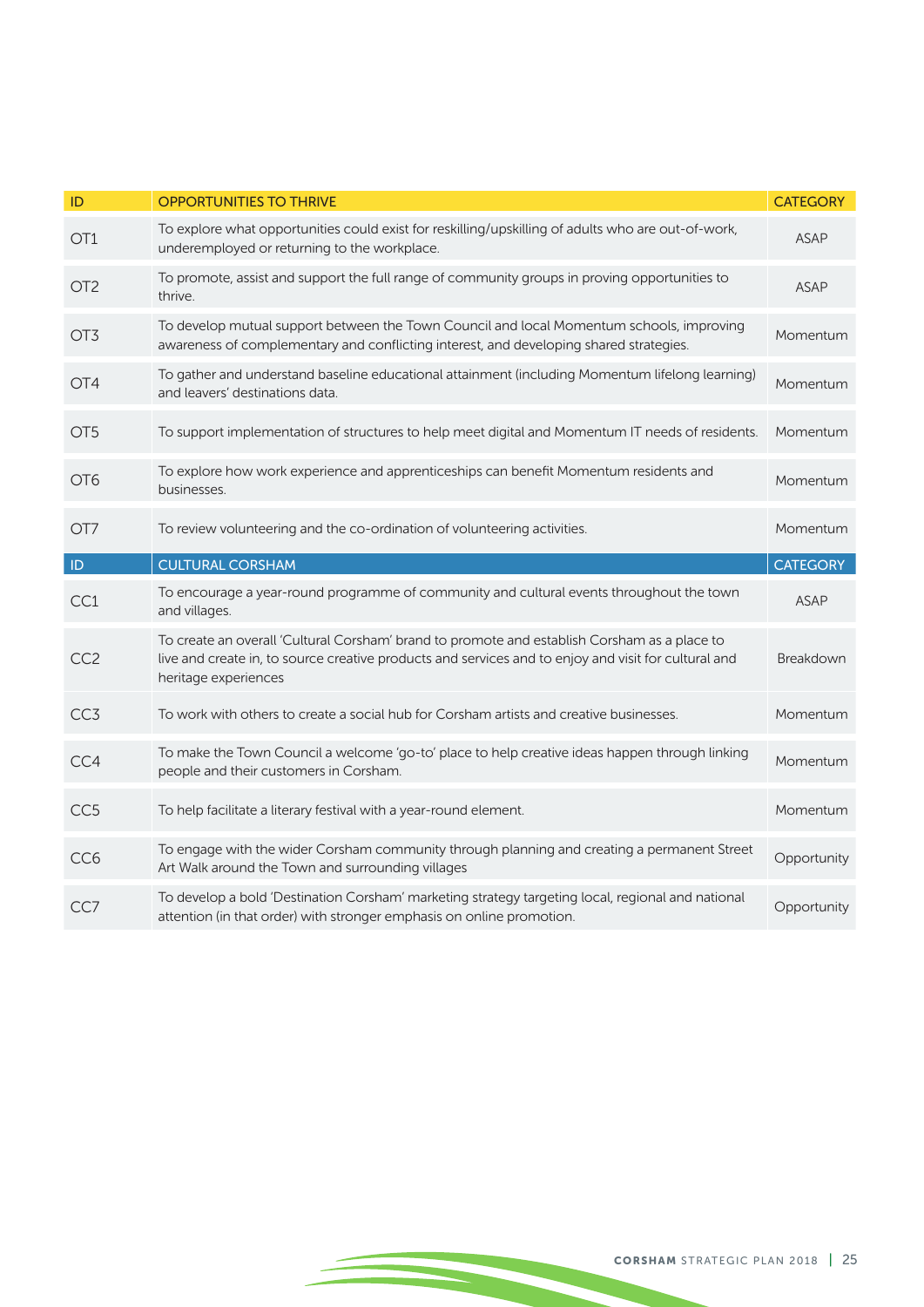| $\vert$ ID      | <b>SUSTAINABLE CORSHAM</b>                                                                                                                                                                               | <b>CATEGORY</b> |
|-----------------|----------------------------------------------------------------------------------------------------------------------------------------------------------------------------------------------------------|-----------------|
| SC <sub>1</sub> | To help address concerns around the shortage of affordable housing.                                                                                                                                      | <b>ASAP</b>     |
| SC <sub>2</sub> | To achieve maximum community benefits through implementation of the Corsham<br>Neighbourhood Plan.                                                                                                       | <b>ASAP</b>     |
| SC <sub>3</sub> | To press for improvements in: sustainable transport links and networks; on and off-street parking,<br>and supporting and encouraging initiatives such as new cycling routes and road safety initiatives. | Breakdown       |
| SC <sub>4</sub> | To influence public service provision with emphasis on activities and resources which maintain and<br>improve the community infrastructure and public realm.                                             | Breakdown       |
| SC <sub>5</sub> | To make Corsham environmentally sustainable through protection of our environment.                                                                                                                       | Opportunity     |
| SC <sub>6</sub> | To encourage businesses in the sustainable use of the natural environment.                                                                                                                               | Opportunity     |
| $\overline{1}$  | <b>MAJOR PROJECTS</b>                                                                                                                                                                                    | <b>CATEGORY</b> |
| MP1             | Play Area Programme                                                                                                                                                                                      | <b>ASAP</b>     |
| MP <sub>2</sub> | Asset Management Plan                                                                                                                                                                                    | ASAP            |
| MP3             | Sale of Arnold House                                                                                                                                                                                     | <b>ASAP</b>     |
| MP4             | New Workshop                                                                                                                                                                                             | <b>ASAP</b>     |
| MP <sub>5</sub> | New Cemetery                                                                                                                                                                                             | <b>ASAP</b>     |
| MP <sub>6</sub> | Cycle Network                                                                                                                                                                                            | Breakdown       |
| MP7             | Public realm                                                                                                                                                                                             | Breakdown       |
| MP8             | Railway Station                                                                                                                                                                                          | Breakdown       |
| MP9             | Free/subsidised parking                                                                                                                                                                                  | Breakdown       |
| <b>MP10</b>     | Service Delegation and Asset Transfers (revenue)                                                                                                                                                         | Breakdown       |
| <b>MP11</b>     | Strategic Plan 2018-2022 (New Initiatives)                                                                                                                                                               | Momentum        |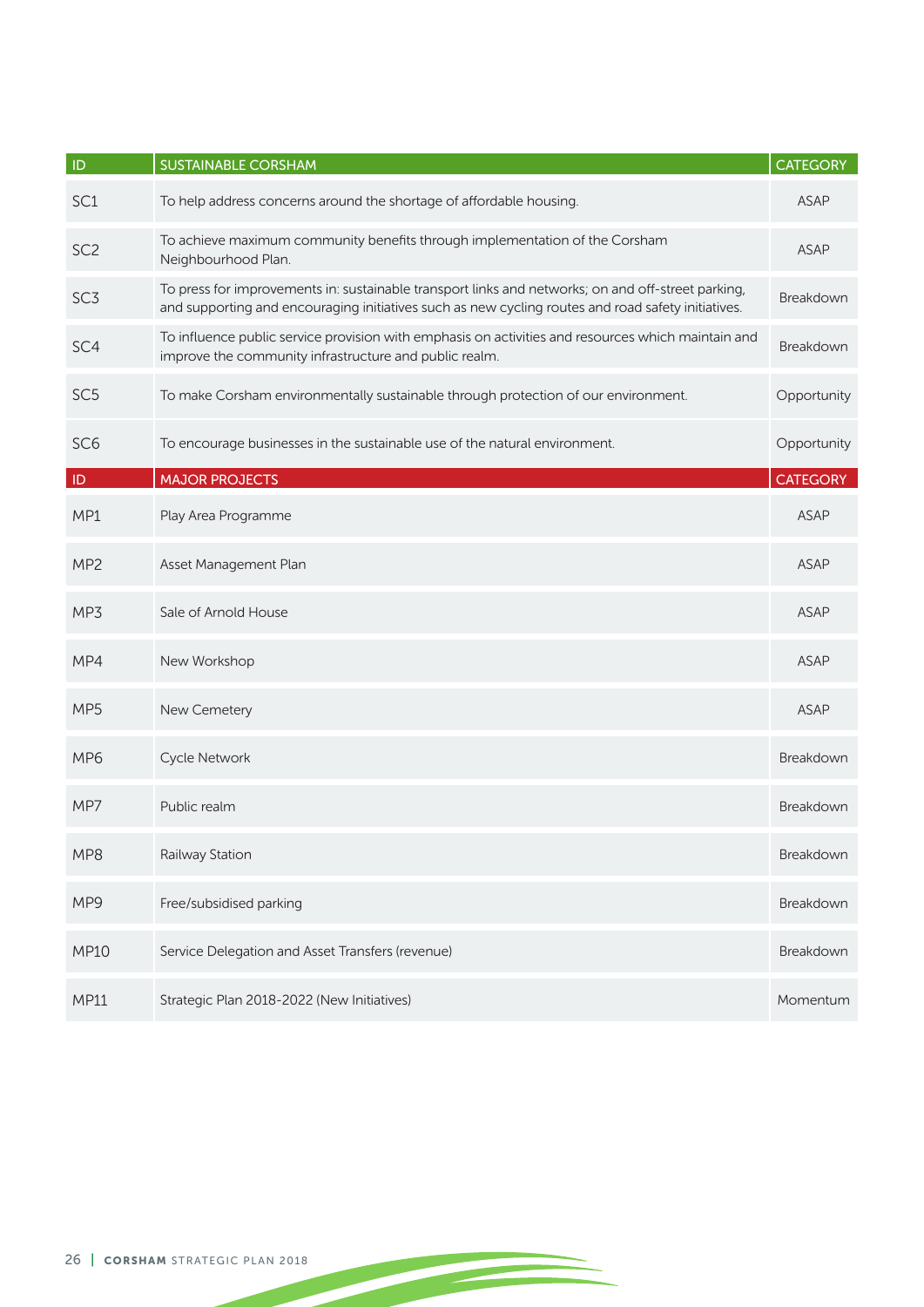

a P